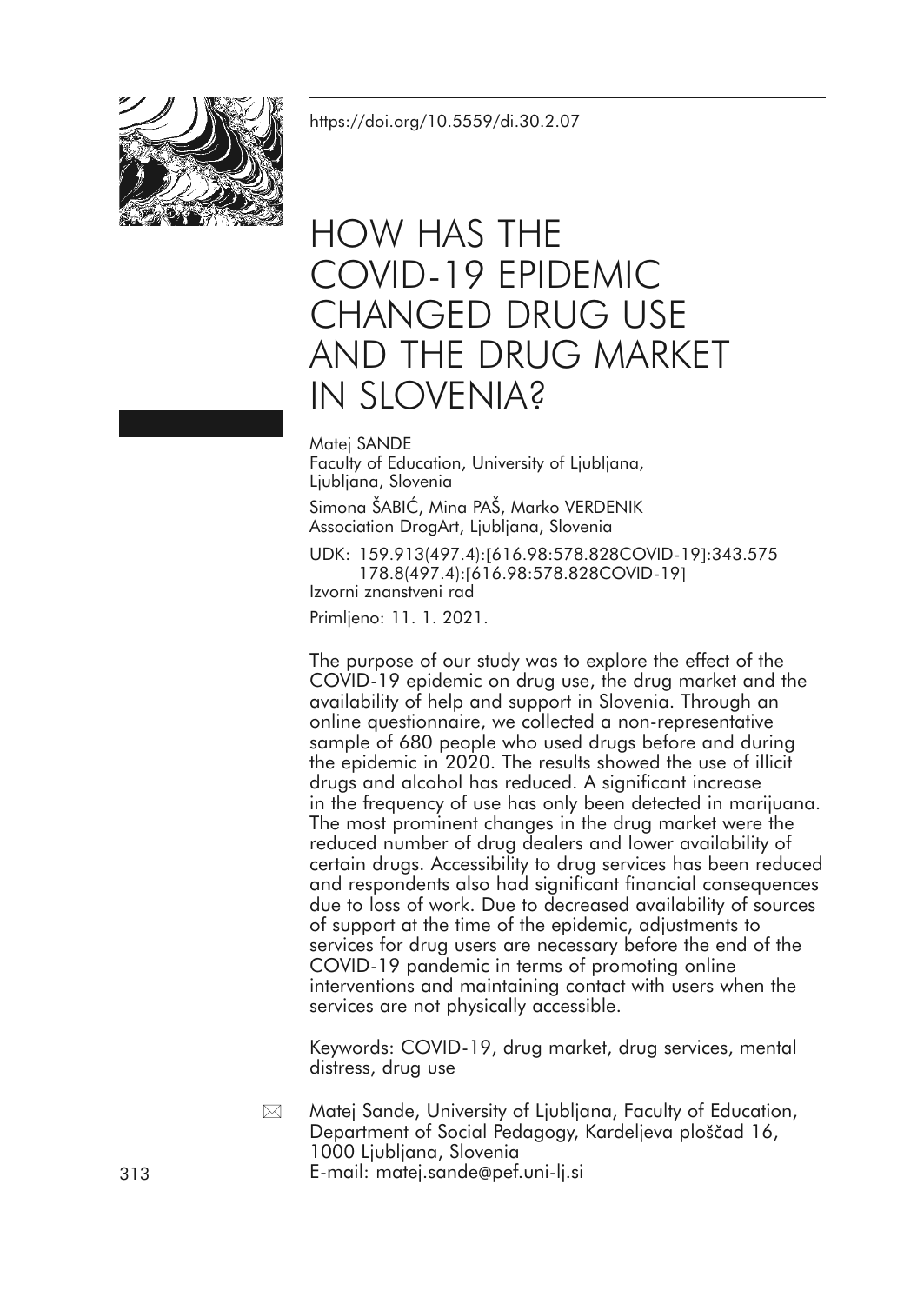# **INTRODUCTION**

The new coronavirus disease (COVID-19) pandemic of 2020 has had a significant impact on human life and mental and physical health in most countries around the world (Torales et al., 2020). The World Health Organization declared a COVID- -19 pandemic on 11 March 2020 (Oosterhoff et al., 2020); an epidemic was declared in Slovenia on 12 March 2020, and measures related to the epidemic were in force until the end of May (ZIUZEOP, 2020). The consequences of the epidemic were apparent in the public health system, which was under extreme pressure (Remuzzi, A. & Remuzzi, G., 2020), and there were also noticeable psychological consequences of social isolation, physical distancing, restrictions on movement and quarantine (Oosterhoff et al., 2020; Torales et al., 2020; Brooks et al., 2020). Despite state aid, the pandemic has and will continue to cause significant economic consequences, as it has affected all economic sectors (Nicola et al., 2020), which will, among other things, lead to financial difficulties and higher unemployment after the epidemic (Napovedi makroekonomskih gibanj v Sloveniji, 2020). The social and economic impacts of the epidemic will be particularly noticeable among the most vulnerable sections of the population, including people who use drugs.

Due to specific circumstances of drug use, such as sharing of utensils, reduced physical distancing during use, and associated health problems, users are exposed to additional risks of transmission of infections (EMCDDA, 2020a). Infection with the SARS-CoV-2 coronavirus can have greater consequences in people with chronic diseases, especially respiratory diseases. Vulnerable groups may also include high-risk drug users, for example heroin smokers who have been found to suffer from chronic obstructive pulmonary disease and asthma (Mitchell et al., 2016; Palmer et al., 2012). According to some studies (Thylstrup et al., 2015; Kim & Park, 2019) cardiovascular diseases may also be present in people who inject drugs or use cocaine regularly. People who inject drugs and are infected with the new coronavirus may also be at an increased risk of overdosing (Me et al., 2020). Given that people who use drugs, in comparison with the general population, are more likely to also be smokers (Richter et al., 2002), there may also be a higher risk of complications in the event of infection in this regard. In response to the described risks, the EMCDDA issued recommendations for reducing the risk of infection among people who use drugs and recommendations for the operation of drug services during the epidemic

(EMCDDA, 2020a; Drev et al., 2020). According to preliminary results available so far(EMCDDA, 314 2020b), drug use decreased in the first three months of the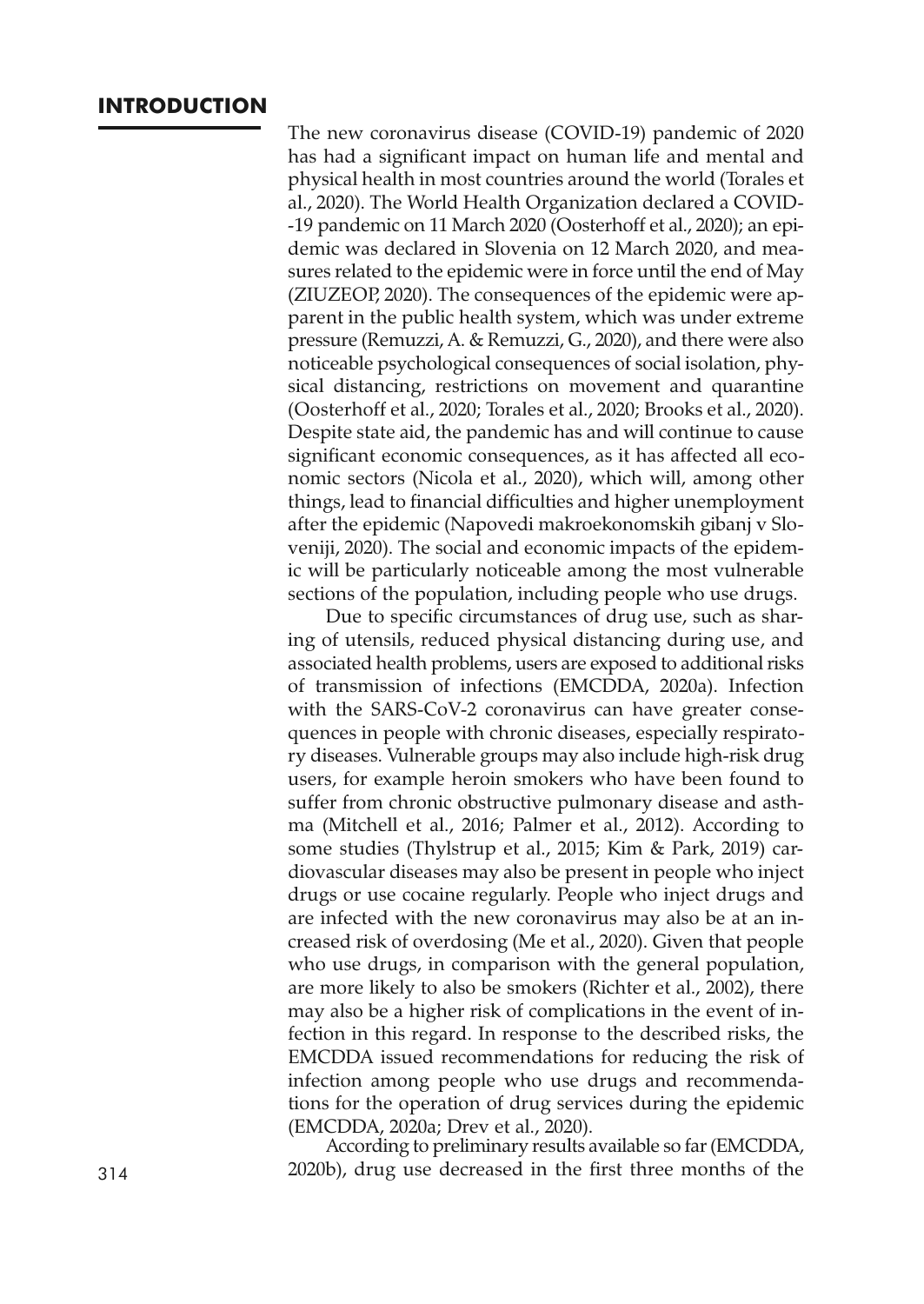SANDE, M. ET AL.: HOW HAS THE...

COVID-19 pandemic in Europe, while alcohol use increased. The most significant change was detected in the use of cocaine and MDMA, which was related to the closure of nightclubs and bars and the measures related to restriction of movement.

In addition to the impact on users and drug services, the pandemic has also had an impact on the EU drug market due to interrupted market channels and the closure of borders. The EMCDDA and Europol survey (EMCDDA and Europol, 2020) during the COVID-19 epidemic analyzed the assessments of 29 experts from 22 member states in order to monitor the impact of the pandemic on the drug market and detected changes such as, for example, issues with the availability of some drugs and rising prices of some illicit drugs on drug markets in the EU. The data collected by UNODC (Me et al., 2020) similarly indicate a shortage and a rise in prices of some drugs. They also report a decline in drug purity and possible changes in drug use due to the market shortage. Some EU countries have reported that a shortage of heroin in the market could result in users switching to fentanyl. Additionally, they report a noticeable rise in the price of benzodiazepines and an increase in their use, as well as dangers for users with difficult access to substitution therapy and needle exchange programmes.

The main purpose of our study, conducted by the DrogArt Association, was to identify changes in the characteristics of drug use and changes in the drug market among people who used drugs more often and were going out more frequently before the COVID-19 epidemic. The research stems from the organization's need to adapt its programmes and understand the needs of people who use drugs during the epidemic.

During the first wave of the pandemic in Slovenia, public life changed completely, public transport was stopped, educational institutions were closed, and socializing was restricted. Our starting point was that the described limitations probably changed the general well-being of people, as well as the ways of socializing and the characteristics of drug use. Our hypothesis was that increased mental distress during the epidemic would be linked to a higher frequency or higher amounts of legal and illegal drug use. The hypothesis has been established on the basis of the links between, for example, depressed mood and increased alcohol use (Awaworyi Churchill & Farrell, 2017), as well as stressful events and the use of drugs (Vulić Prtorić & Macuka, 2004; Sinha, 2008) in order to examine whether depressed mood and anxiety during the epidemic may be linked to increased use of legal and illegal drugs.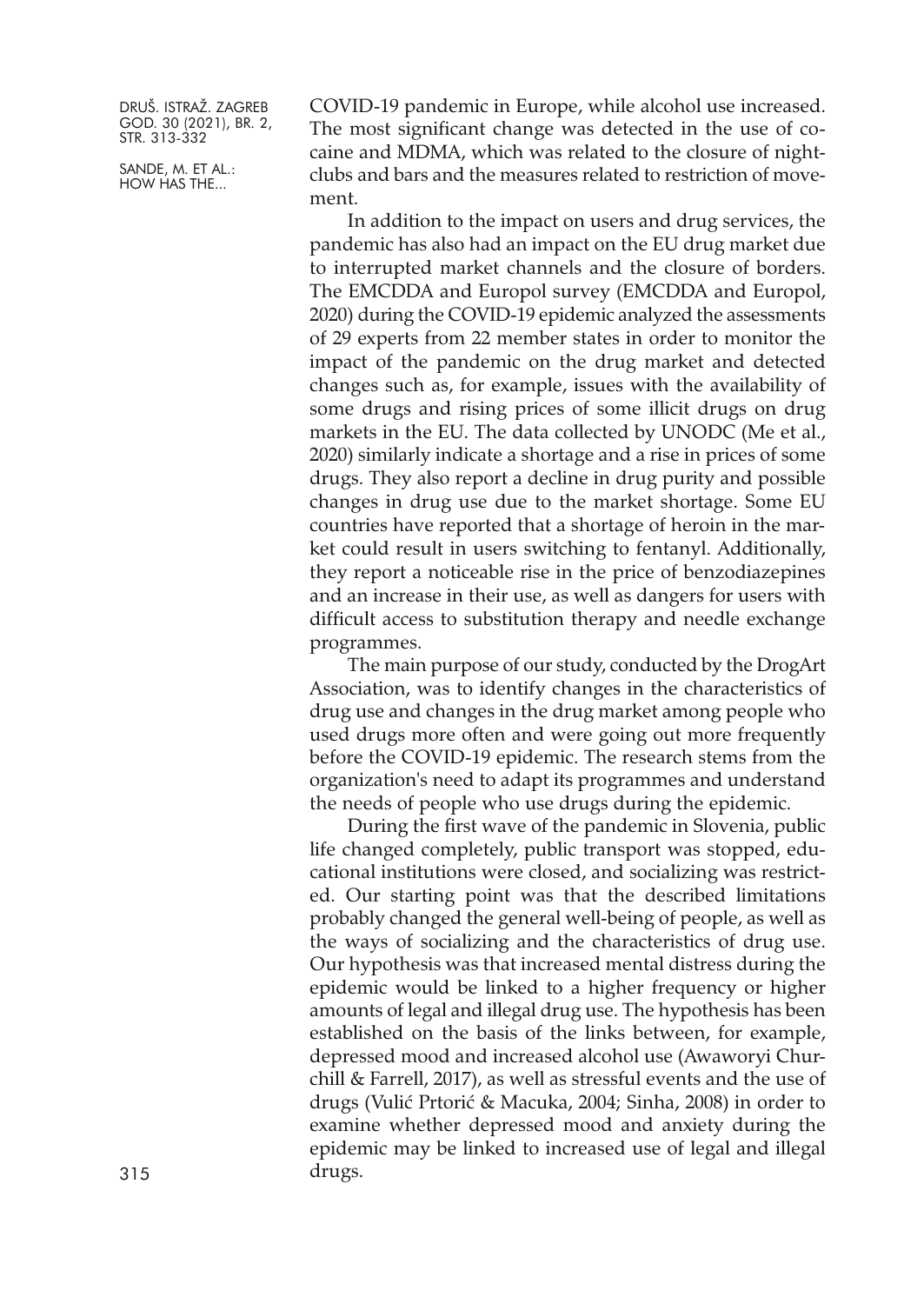SANDE, M. ET AL.: HOW HAS THE...

All public events, concerts and parties were prohibited by decree, and socializing of people and crossings between municipalities were also restricted (Odlok o začasni splošni prepovedi gibanja in zbiranja ljudi na javnih krajih, površinah in mestih v Republiki Sloveniji ter prepovedi gibanja izven občin, 2020). The operating methods of NGOs and other organizations working with people who use drugs in Slovenia changed as well. During the first wave of the epidemic, day centres were closed or their contact with users was limited, psychosocial assistance was available to a lesser extent, and the replacement of equipment in harm reduction programmes took place in an adapted manner. Day outreach work at DrogArt in Ljubljana was also similarly limited, and the outreach work of the organization in nightlife was interrupted due to the restrictions. Access to users in the field in harm reduction programmes at the DrogArt association was no longer possible, and the info point was closed. To ensure contact with users, we started developing online interventions at DrogArt (e.g. virtual counselling, virtual "Discord" day centre, online interventions over social media). Various sources from outreach workers at DrogArt indicated that, regardless of the socializing restrictions, parties and gatherings of young people still took place in public and private spaces. We were also interested in whether changes occurred in the retail drug market due to interrupted market routes, limited access and restrictions on movement between municipalities. Due to the changed circumstances, our research team anticipated that the psychosocial distress of people who use drugs increased and that access to assistance programmes was limited. On the basis of the results, we planned possible changes and new ways of working for different programmes in the organization.

# **METHOD**

# **Participants**

The aim of the cross-sectional study was to include people who used drugs more often and were going out more frequently before the epidemic. Based on our previous research (Sande, 2020), 'more frequently' would mean at least once every two weeks or more often. Using an online anonymous questionnaire, we included 1096 respondents in the sample, of which 710 completed the survey questionnaire in its entirety. Given that we wanted to include respondents who had used drugs before the declared epidemic in 2020, which was also published in the research notice, we excluded respon-316 dents who did not use drugs from the final sample, as well as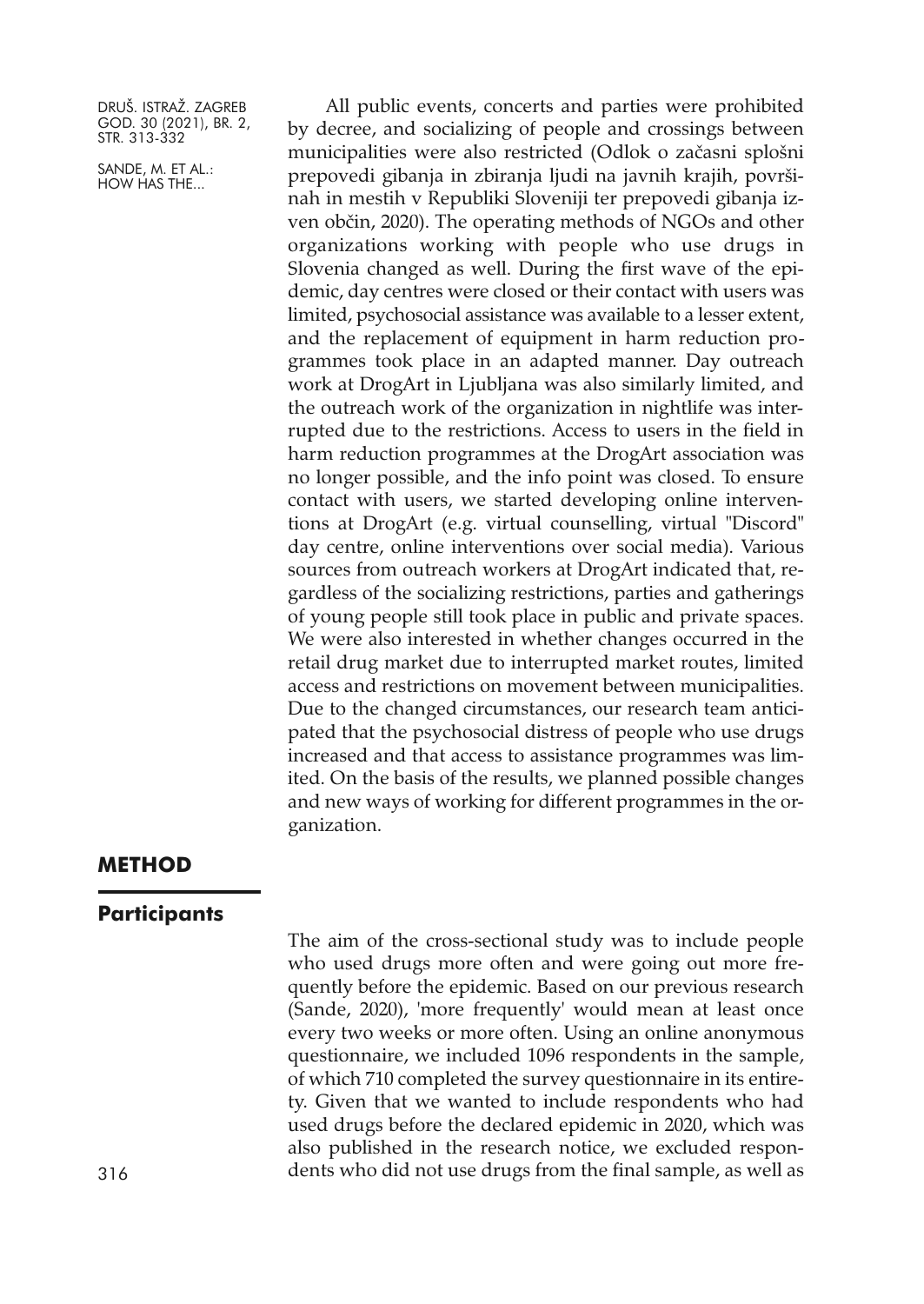SANDE, M. ET AL.: HOW HAS THE...

those who did not fully complete the basic demographic data at the end of the questionnaire. In this way, we excluded 26 respondents who did not use drugs in 2020 and 4 who did not fully complete the demographic data. The final sample comprised of 680 respondents who reported drug use and going out before the COVID-19 epidemic.

# **Data collection**

The survey was published in the period from 14 April 2020 to 3 May 2020, during the COVID-19 pandemic. The first COVID-19 epidemic was declared in Slovenia from 12 March 2020 to 31 May 2020. At the time of the epidemic, there was a restriction on movement between municipalities and a restriction on the gathering of people in public areas. Prior to the publication of the questionnaire, a small pilot test ( $n = 30$ ) was conducted to assess the comprehensibility of the questions and to collect comments on the questionnaire. On the basis of the review of the received comments, we corrected and adjusted the questionnaire and prepared its final form, which was published on the 1KA web platform. The link to the questionnaire was published on official DrogArt Instagram and Facebook profiles and the DrogArt web page. The highest number of clicks on the survey came from social networks (largely from mobile devices).

We compiled the questionnaire from the questions and scales we had used in our past research (Sande, 2016, 2020) on drug and alcohol use and added some new questions and scales for assessing mental and physical well-being during the epidemic. It comprised 24 questions or scales, which included four or five levels of answers ranging from "never" to "very often" in questions about visiting clubs, bars and public areas, or a Likert-type scale in assessing mental and physical well-being from "significantly worsened" to "significantly improved". The average time to complete the questionnaire was 8 minutes.

#### **Data analysis**

The basic data was displayed using descriptive statistics. We used t-tests for independent samples to show results on gender differences in drug use and distress of respondents. To test the hypotheses about the connection between mental distress and drug use, we used the chi-square test. The analyses presented throughout the text show valid percentages, with no missing answers. In some displays, where we were only interested in users of certain drugs, the analyses were done on a smaller number of users of that respective drug.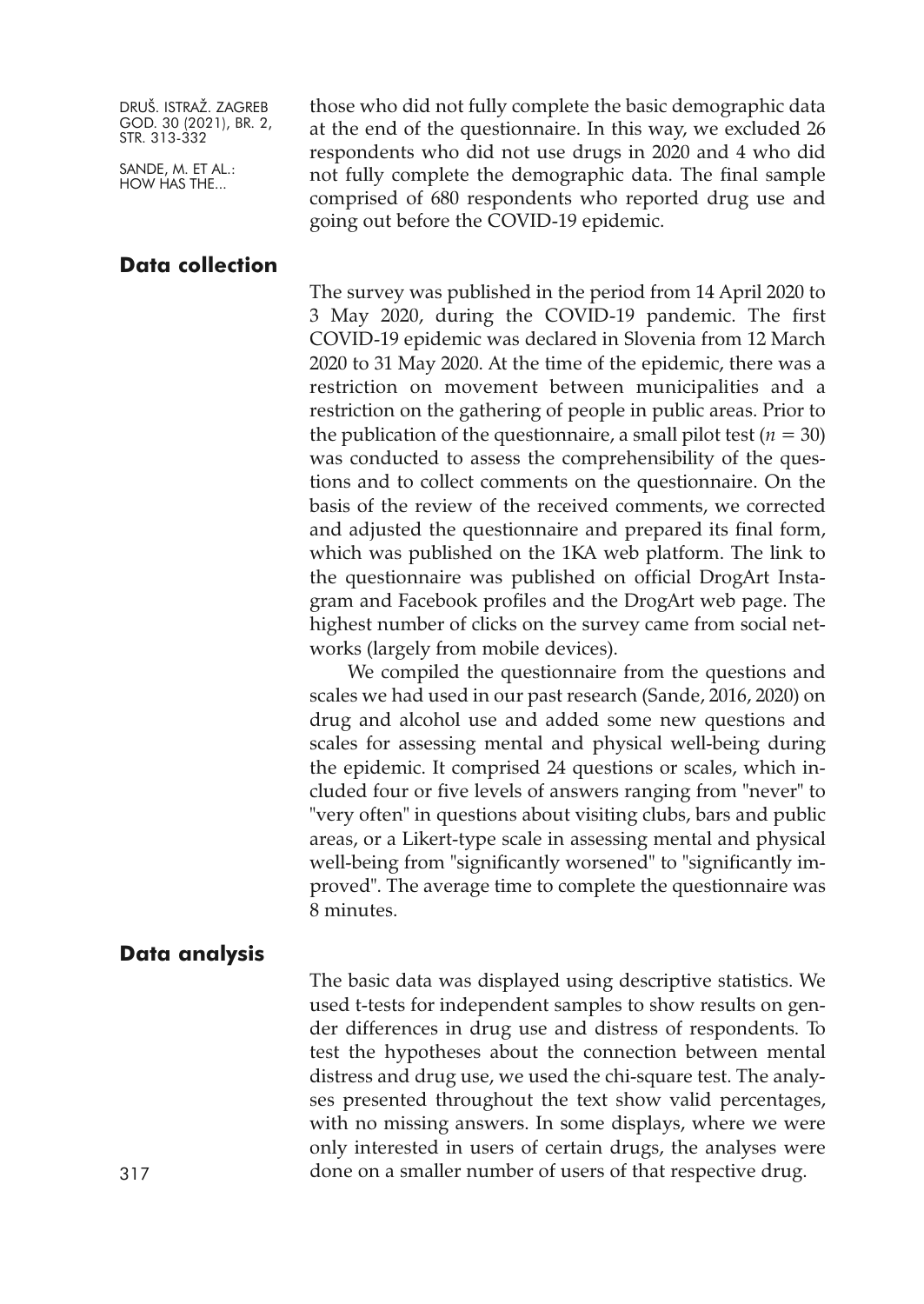#### **Sample characteristics**

In the final sample of 680 persons, 58.7% were women and 40.6% men, and 0.7% identified their gender as other. The mean age in the sample was 25 years  $(M = 23.0, M_0 = 21)$ . The age range in the sample was between 16 and 69 years. 59.9% of persons in the sample were under 25 years of age, and 7.9% were over 35 years of age. Most of the respondents came from the area of the Ljubljana city municipality (30.2%). By statistical region, the majority of respondents were from the Osrednjeslovenska region (44.0%), the Gorenjska region (10.9%), the Podravska region (8.2%), the Savinjska region (7.3%) and the Koroška region (6.5%). Other statistical regions represented under 5.0%. The sample consisted mostly of students (42.5%) and secondary school students (13.7%). At the time of the survey (and the epidemic), 23.0% of respondents were employed, of which 12.7% worked from home. 10.0% of the people included in the sample were waiting for work due to the epidemic. Also, 5.9% of respondents were unemployed due to the epidemic, and 4.7% were unemployed for a longer period of time.

Before the epidemic and the quarantine, most of the respondents would usually "go out" to bars  $(68.3\%)$ <sup>1</sup> or to parks and other open public spaces (69.7%). 41.2% of the respondents would go to clubs "often" and "very often", 47.9% to "private parties" and 28.4% to "mass parties". Thus, the sample included people who would "go out" relatively often before the epidemic.

#### **The distress of respondents during the COVID-19 epidemic**

Respondents were asked about how their well-being has changed since the epidemic was declared and what types of issues or distress they experienced more often during the epidemic.

Mental well-being remained unchanged in 36.7%, significantly worsened in 9.4%, worsened in 35.3%, improved in 14.4 % and significantly improved in 4.1% of respondents. There were statistically significant differences between the genders in terms of mental well-being (t634.058 = -2.058, *p <* 0.05), and the mental well-being of the women in the sample deteriorated slightly more during the epidemic.

We examined the individual types of distress of the respondents in more detail in comparison with the time before the epidemic. Respondents were more likely to feel anxious (41.8%), depressed (40.7%) and lonely (47.8%) than they did before the epidemic. During the quarantine, almost a quarter of the 318 respondents (24.5%) argued more with their partners, family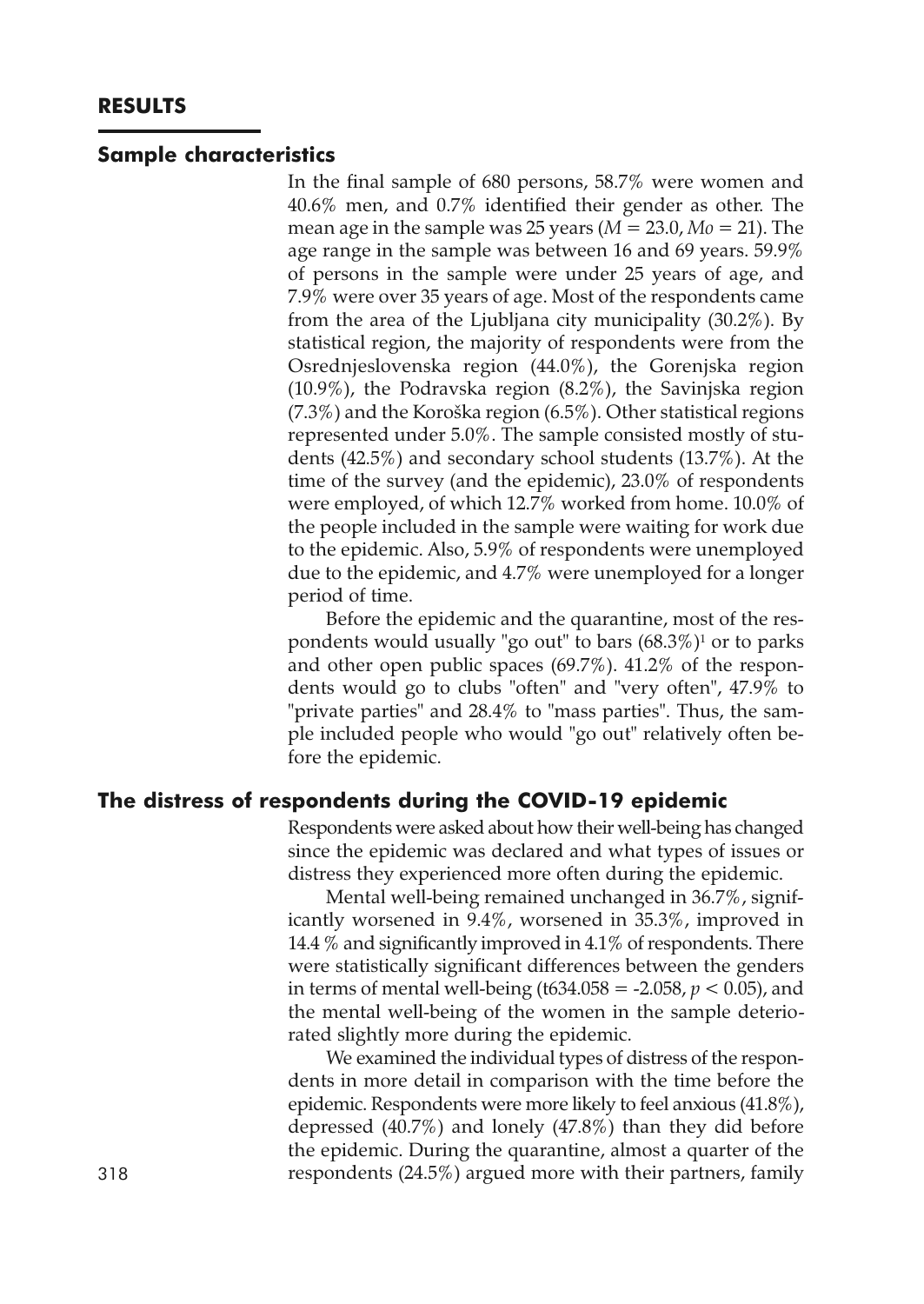SANDE, M. ET AL.: HOW HAS THE...

members and people with whom they lived. There were no statistically significant differences between the sexes in all of these comparisons.

Physical well-being remained unchanged in 36.8%, significantly worsened in 5.8%, worsened in 29.5%, improved in 22.9% and significantly improved in 5.0% of the respondents. There are no statistically significant differences between the genders in terms of changes in physical well-being.

An increase in sleep-related problems was experienced by 35.1% of the respondents, and men had greater sleep problems than women (t668 = 2.960,  $p < 0.01$ ). During the epidemic, 38.0% of the respondents were less satisfied with their sexual life.

An increase in financial problems during the epidemic was reported by 27.8% of the respondents.

Given that the declared epidemic and quarantine have significantly affected our lives, we also added a special question to determine whether the respondents, in their opinion, experienced any of the reported distress due to the COVID-19 epidemic, or whether the distress came from their part. This question had several possible answers; individuals were able to select the type(s) of distress. Chart 1 shows that the vast majority did not experience any distress due to the epidemic. For others, most of the distress was related to unemployment, drug-related problems, and domestic violence.

Respondents had the option to list under "other" the types of distress not included in the list. 25 respondents listed their own distresses, including financial distress, anxiety, eating disorders, suicidal thoughts, self-injurious behaviour, psychological violence, boredom, and relationship problems. Individual respondents also stated that they had been left without an apartment due to the epidemic and had to move back in with their families, and that their already poor mental health had deteriorated further because of this.

# **Characteristics of the use of illicit drugs and alcohol in the period before and during the COVID-19 epidemic**

Our research explored changes in drug use during the COVID-19 epidemic, characteristics of drug use, and reasons for a possible increase in use. Given that the epidemic was declared in mid-March, we wanted to know which drugs were used this year before the epidemic (two and a half months in 2020 before the declared epidemic) and during the epidemic.

The most commonly used drugs before the epidemic (Table 1) were alcohol, marijuana, and MDMA. Compared to the results of a similar research from 2018 (Sande, 2020) about the use of drugs in nightlife among other things, there is a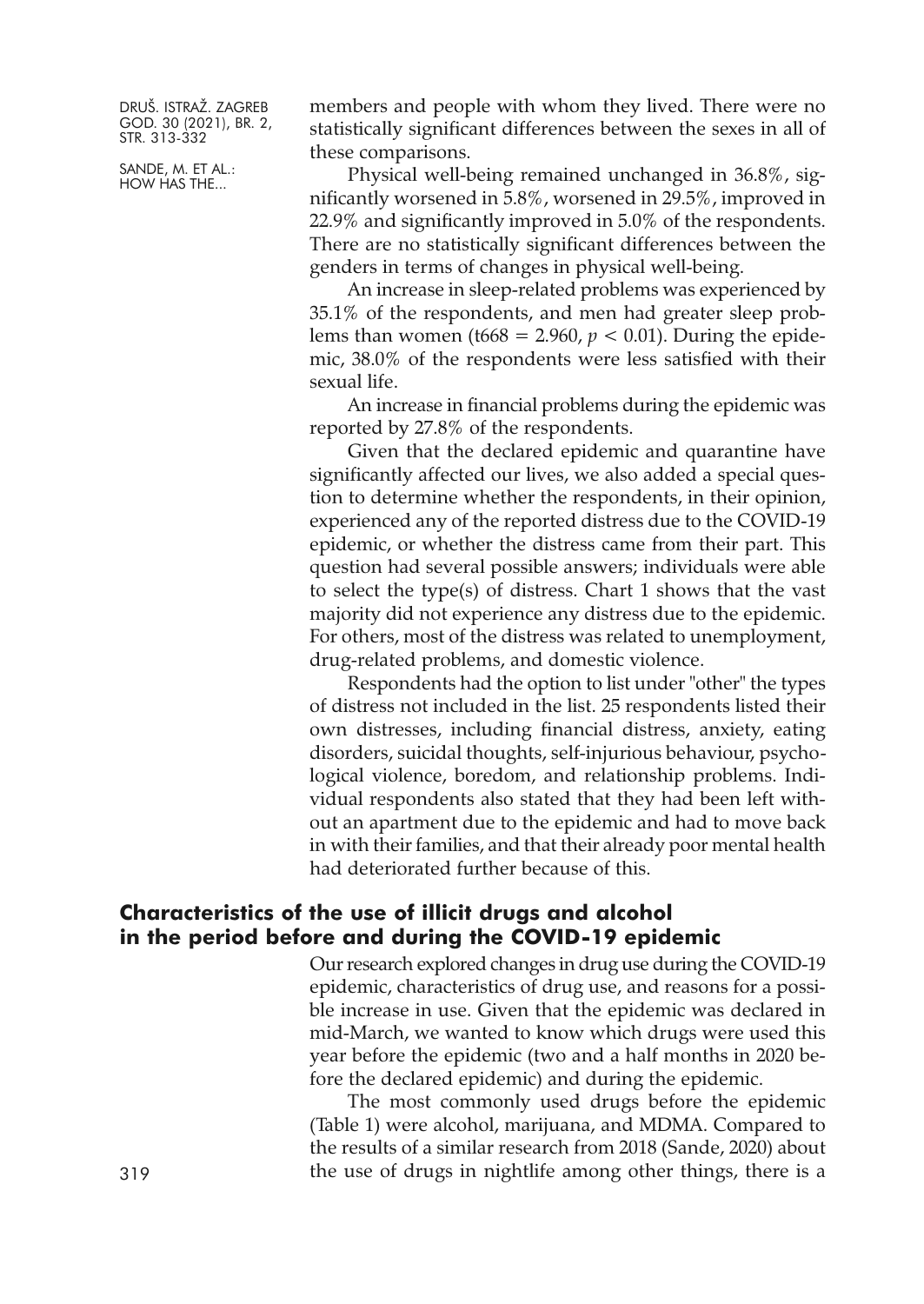SANDE, M. ET AL.: HOW HAS THE...

noticeable increase in the use of benzodiazepines, ketamine and hallucinogens.

During the epidemic, the most commonly used drugs were alcohol, marijuana and cocaine. The use of illicit and licit drugs was lower in the sample than before the epidemic. The use of alcohol (18.4%) and marijuana (19.9%) decreased the least, while the use of MDMA and GHB/GBL decreased the most (by 72%).

We asked the respondents whether the frequency of their use had changed during the epidemic. We posed this question only to those respondents who had indicated that they used individual drugs during the epidemic. The frequency increased only in marijuana (Table 2), which 43.5% reported using more frequently during the epidemic.

| $\supset$ Table 1<br>Use of illicit and licit<br>drugs before and<br>during the epidemic in<br>2020 in our sample<br>$(n = 680)$ | Drug use                          | Used before<br>the epidemic % | Used during<br>the epidemic $%$ |
|----------------------------------------------------------------------------------------------------------------------------------|-----------------------------------|-------------------------------|---------------------------------|
|                                                                                                                                  | Alcohol                           | 91.0                          | 74.3                            |
|                                                                                                                                  | Marijuana                         | 75.3                          | 60.3                            |
|                                                                                                                                  | Cocaine                           | 38.7                          | 18.8                            |
|                                                                                                                                  | <b>MDMA</b>                       | 41.9                          | 11.9                            |
|                                                                                                                                  | Amphetamines                      | 30.3                          | 12.4                            |
|                                                                                                                                  | Hallucinogens (LSD, mushrooms)    | 24.6                          | 12.1                            |
|                                                                                                                                  | Ketamine                          | 13.7                          | 5.0                             |
|                                                                                                                                  | <b>Benzodiazepines</b>            | 11.6                          | 7.4                             |
|                                                                                                                                  | GHB/GBL                           | 6.9                           | 1.9                             |
|                                                                                                                                  | Prescribed psychiatric medication | 5.1                           | 3.5                             |
|                                                                                                                                  | 3-MMC                             | 2.6                           | $1.0\,$                         |
|                                                                                                                                  | Heroin                            | 1.6                           | 1.2                             |
|                                                                                                                                  |                                   |                               |                                 |

 TABLE 2 Frequency of use of certain illicit and licit drugs by users in our sample

For the other drugs in Table 2, most of the respondents reported less frequent use than before the epidemic, or the use was unchanged. The majority used alcohol less often (42.5%) than before the epidemic, and slightly less than a third of respondents used it more often.

| Did the frequency of your drug use<br>change during the Covid-19 epidemic? | $\mathfrak n$ | I use | The frequency<br>less often $\%$ has not changed $\%$ more often $\%$ | I use |
|----------------------------------------------------------------------------|---------------|-------|-----------------------------------------------------------------------|-------|
| Alcohol                                                                    | 485           | 42.5  | 28.5                                                                  | 29.0  |
| Marijuana                                                                  | 382           | 18.6  | 38.0                                                                  | 43.5  |
| Cocaine                                                                    | 115           | 50.4  | 32.2                                                                  | 17.4  |
| <b>MDMA</b>                                                                | 68            | 51.5  | 36.8                                                                  | 11.8  |
| Amphetamines                                                               | 72            | 52.8  | 26.4                                                                  | 20.8  |
| Hallucinogens (LSD, mushrooms)                                             | 58            | 31.0  | 48.3                                                                  | 20.7  |

Respondents who indicated that they used illicit and licit drugs more often during the epidemic (*n =* 286) were also 320 asked what the main reasons for this were. Three quarters of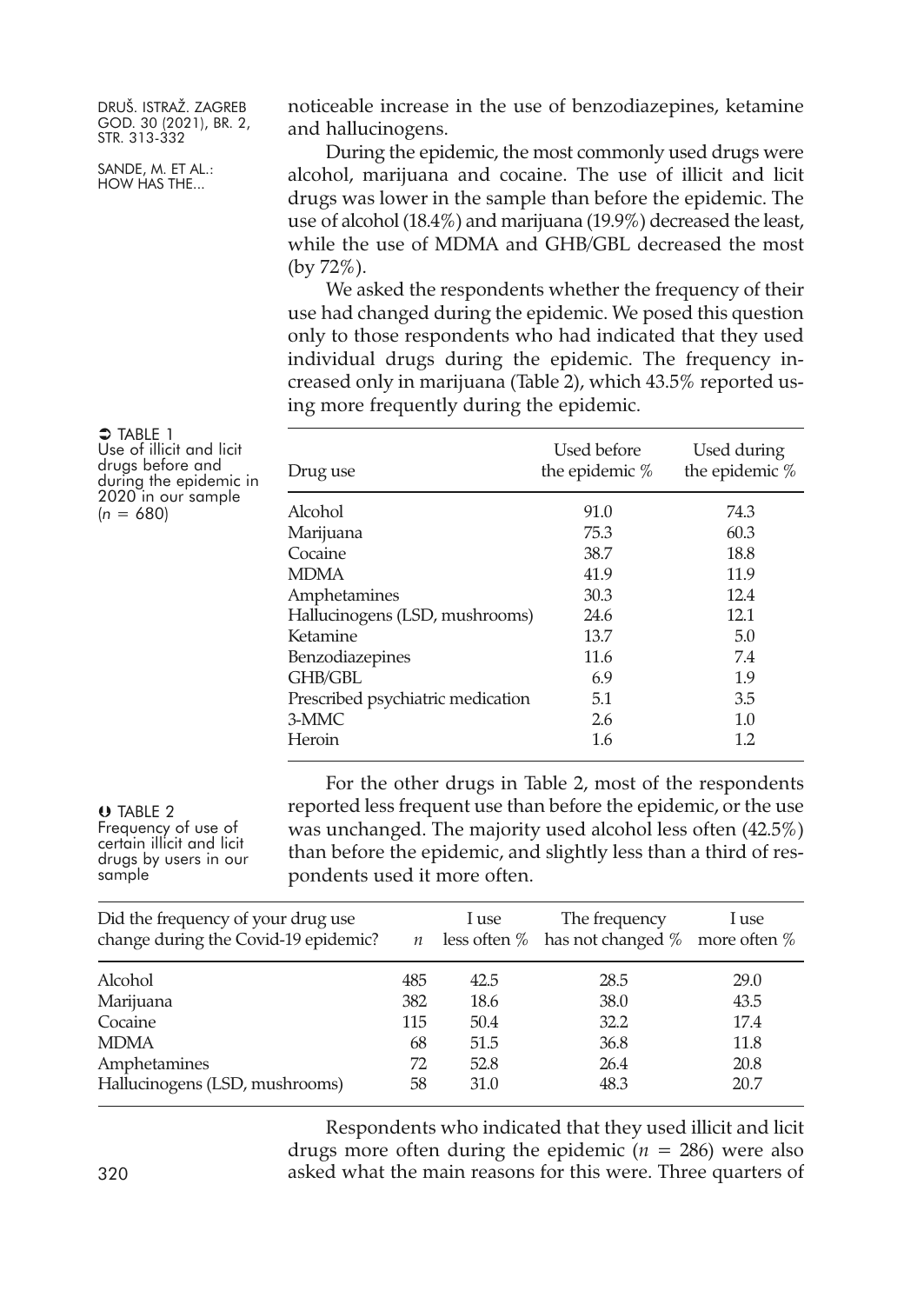SANDE, M. ET AL.: HOW HAS THE...

them indicated that boredom was the main reason. Other stated reasons for increased use include anxiety (37.4%), restlessness (36.4%), depression (30.4%) and feelings of alienation  $(29.0\%)$ .

We were also interested in the changes in the amount of illicit and licit drugs from Table 1 which the respondents used on a single occasion. Among the most commonly used drugs during the epidemic (alcohol, marijuana and cocaine), only the amount of marijuana increased among users. 40.7% of users indicated that they used larger quantities during the epidemic. Alcohol (46.1%) and cocaine (41.6%) were used in smaller quantities. Among other reasons, respondents indicated that they had more time during the quarantine and were less stressed.

We were interested in the occasions on which respondents used drugs during the epidemic. Respondents had the option to mark several occasions. Just over half of the respondents used drugs at home alone during the epidemic (52.4%). One third indicated that they used alone outdoors (32.5%) or at home with people they live with (34.6%). A smaller proportion (12.8%) indicated that they used at online parties.

The second type of occasion is important from the point of view of infection prevention, since it is associated with the possibility of virus transmission. Just under one third of the respondents indicated in the above question that they had used drugs outside, with people they did not live with, and 18.5% indicated that they used at private parties with the same group of people. 4.6% of the respondents used drugs at private parties with different people. Two of the respondents pointed out in the comments that they used drugs along with others, but did not share marijuana cigarettes.

We asked those who attended private parties how many such parties they attended. Most of those who attended parties attended two (24.0%) or three parties (20.0%). The maximum number of parties attended by an individual respondent during the epidemic was 20.

The majority of respondents (61.9%) used drugs with two to four people in the same room during the epidemic. 8.3% of respondents shared with five to ten people, and 0.7% with more than ten. The rest indicated that they used by themselves  $(29.1\%)$ .

8.5% of respondents stopped using drugs due to the epidemic. We also inquired about the main reasons for cessation. From the open answers, we summarized three main reasons, namely that they lived at home with their parents and thus could not use drugs, that their use was a matter of socializing and they did not use by themselves, and because their use was related to nightlife and there were no open clubs or parties.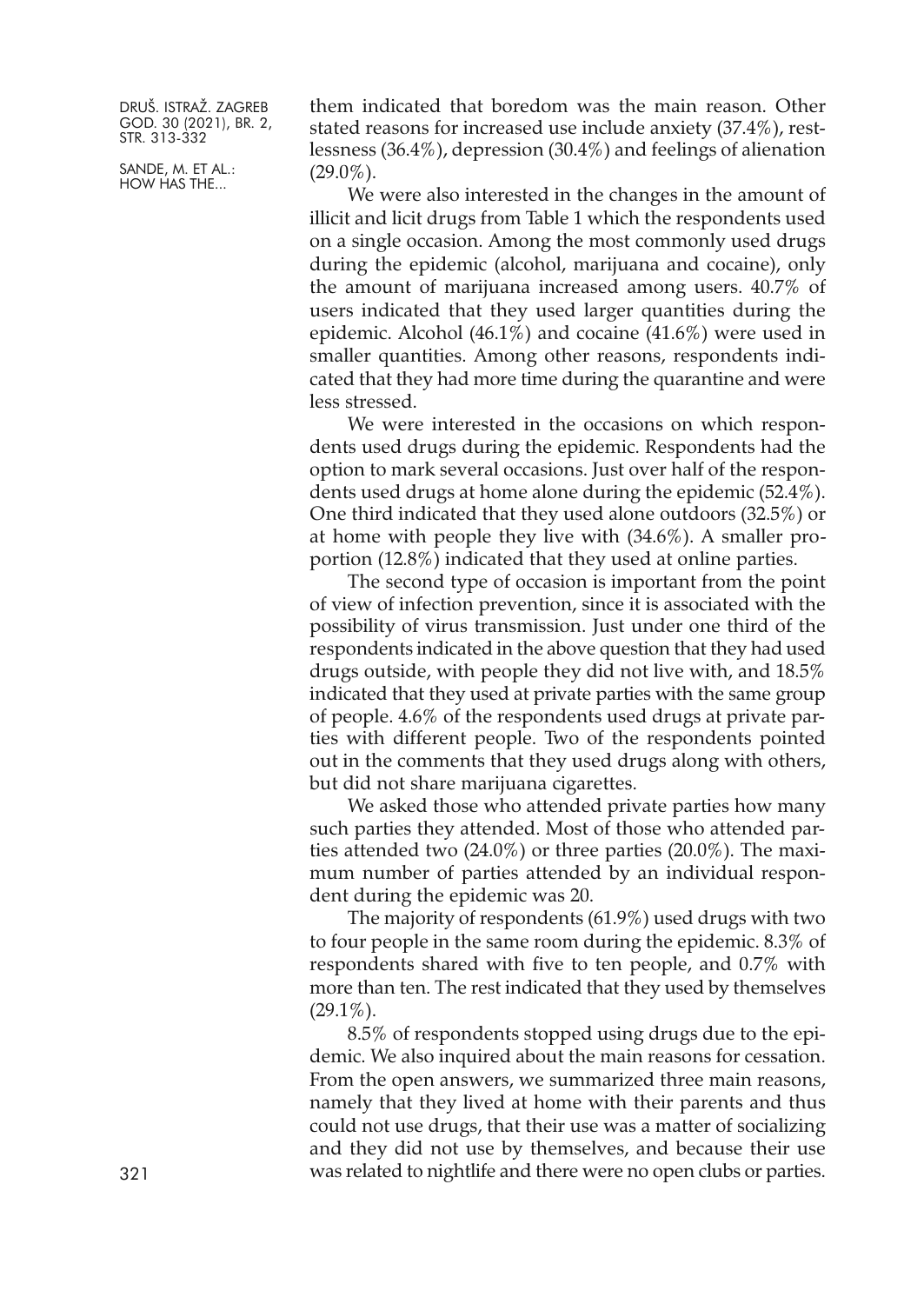SANDE, M. ET AL.: HOW HAS THE...

We also examined the main ways to reduce the health risks of drug use during the epidemic. The main methods indicated by half of the respondents in the sample were ensuring sufficient sleep and rest (50.0%), regular and healthy diet (49.1%) and maintaining good physical condition (42.2%). A smaller number of respondents indicated that they did not use drugs in a bad mental state during the epidemic (26.6%), that they took sufficient breaks between uses (24.7%), did not use several drugs at the same time (23.1 %), did not use out of boredom (22.1%), that they started with small doses (16.8%) and that they accurately measured the amounts before use  $(13.1\%)$ .

In regard to the practice of hygiene in drug use, just under a quarter of people who use drugs indicated that they did not share rolls of tobacco and marijuana with others (23.7%) during the epidemic, that they thoroughly washed or disinfected their hands before handling drugs (22.6%), and that they used their own clean sniffing accessories (21.9%). Only 4.0% of the respondents in the sample indicated that they did not take into account any of the above.

To measure the reach of drug risk reduction information at the time of the epidemic, we were interested in where all the users got their information. Just over half of the respondents indicated that they did not receive information from any source (53.2%). Others indicated that they received information on the internet (22.5%), through DrogArt <sup>2</sup> (22.1%), friends (15.7%), other non-governmental organizations (3.5%), health care institutions (3.5%) and from parents (2.8%).

We were also interested in how respondents perceived changes in the availability of help and support during the epidemic. There are noticeable differences in the accessibility of the various institutions that provide support. Thus, the respondents estimated that it was more difficult for them to access health care institutions (55.4%), non-governmental organizations (27.5%) and social work centres (26.1%) during the epidemic. Given the situation related to the "quarantine" and the epidemic, respondents estimated that the help of friends was also more difficult to reach (44.6%). The respondents felt that support was more easily accessible from their families and partners. Family support was rated as being more accessible by 18% of the respondents, equally accessible by 47.2% of the respondents, and less accessible by 17.9% of the respondents. Partner support was rated more accessible by 8.9% of the respondents, equally accessible by 31.8% of the respondents, and less accessible by 15.2% of the respondents. The other respondents answered that they do not need the listed 322 types of help or that the question does not apply to them.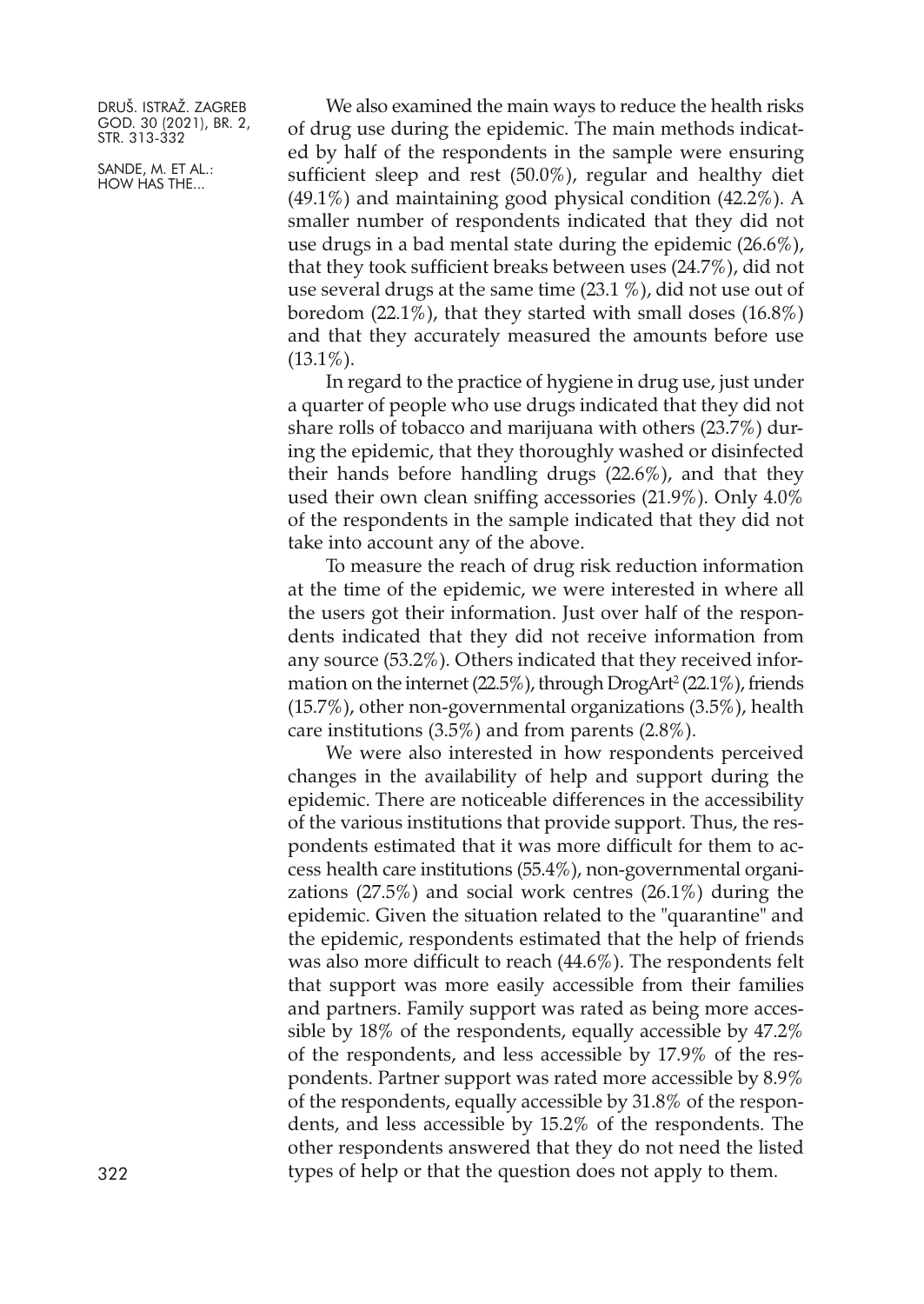SANDE, M. ET AL.: HOW HAS THE...

Our hypothesis about the link between mental distress and a higher frequency and larger amounts of drug use could only be proven for the case of alcohol use. We examined individual types of mental distress, namely depression, anxiety and loneliness. The association between higher levels of alcohol use and higher frequency of use during the epidemic was shown only for alcohol in depression, but not for other commonly used drugs in the sample. Thus, we can reject the null hypothesis and accept the hypothesis of the association of more frequent alcohol use  $(\gamma^2 (4) = 12.608, p < 0.05)$  and higher amounts of alcohol ( $\chi^2$  (4) = 14.717,  $p < 0.01$ ) with a greater feeling of depression during the epidemic. In the case of illicit drugs, however, we accept the null hypothesis.

# **Changes in the retail drug market during the epidemic**

One of the main objectives of the research was to monitor the drug market and changes in the drug market during the epidemic. Table 3 shows the changes in the purchase methods of the respondents in the sample at the time of the epidemic and before it, featuring the most common purchase methods. The most common ways to purchase are other friends, dealers, stock and home delivery by the dealer. The purchase of drugs at parties has understandably declined. Less frequently selected modes of access to drugs not shown in Table 3 included the internet/darknet (2.8%/2.4%), $^3$  own production (4.3%/4.0%) and access to drugs prescribed by a doctor (2.8%/2.5%).

| How would you<br>usually obtain drugs | before the<br>epidemic % | during the<br>epidemic % |
|---------------------------------------|--------------------------|--------------------------|
| Through friends                       | 66.9                     | 49.1                     |
| Visiting a reseller                   | 40.9                     | 26.6                     |
| At a party                            | 27.8                     | 3.2                      |
| I have stock                          | 25.1                     | 27.4                     |
| The reseller delivers them to my home | 16.6                     | 15.0                     |

In addition to the ways in which users accessed drugs, we also explored the availability of drugs during the epidemic. The majority of respondents in the sample reported that alcohol was equally accessible as before the epidemic (81.0%), while a smaller proportion indicated that it was either less  $(8.2\%)$  or more accessible  $(6.7\%)$ . According to respondents, the availability of the other two most commonly used illicit drugs during the epidemic (marijuana and cocaine) increased. Marijuana was less accessible for 26.8% of the respondents, and cocaine was less accessible for 13.7%. In terms of illicit drugs, marijuana was rated as being more accessible than before the epidemic by 47.1% of the respondents, while MDMA, am-

 $\bigcirc$  TABLE 3 The ways in which respondents in the sample obtained drugs during and<br>before the epidemic. This question had several possible<br>answers ( $n = 680$ )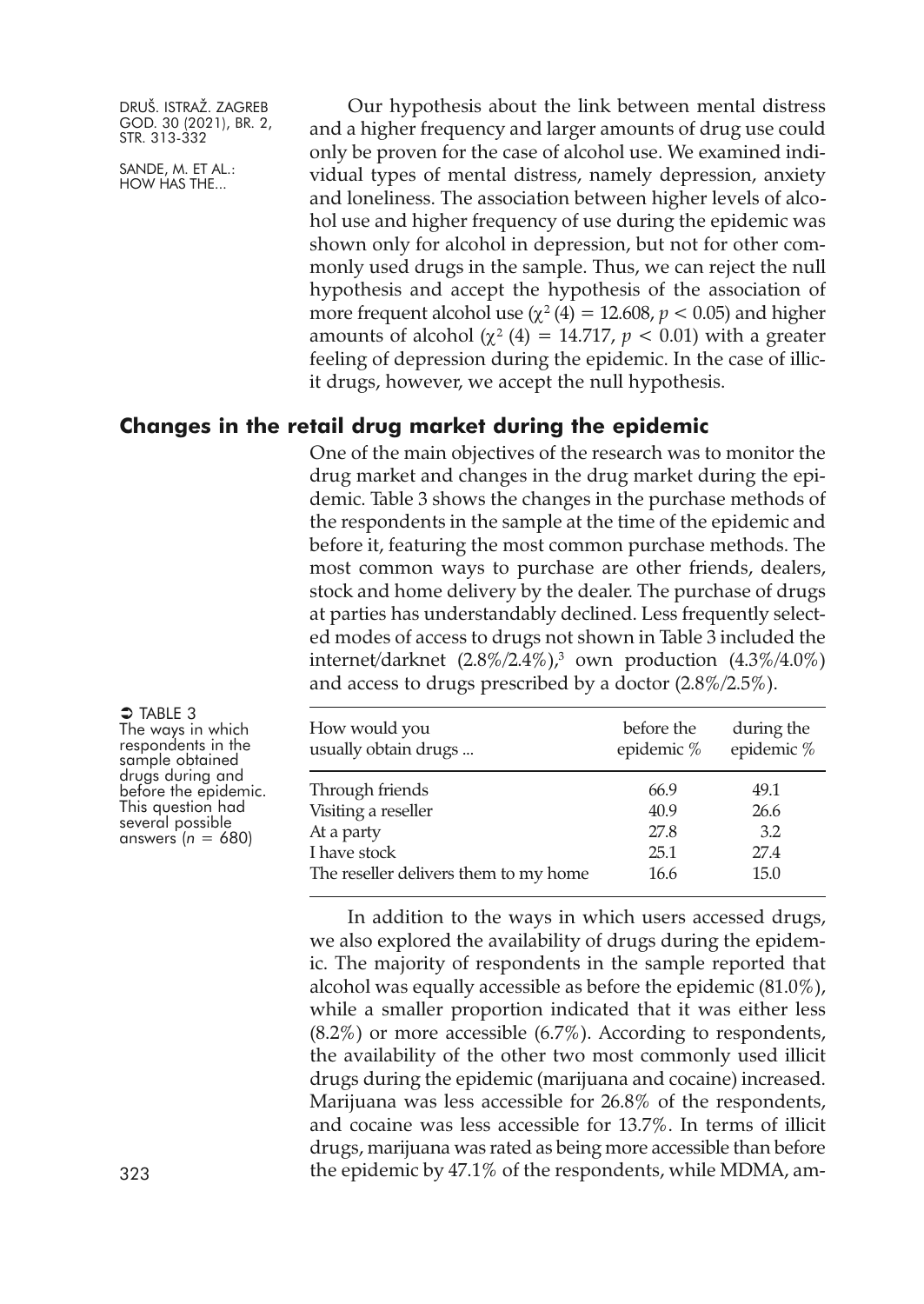SANDE, M. ET AL.: HOW HAS THE...

phetamines, and hallucinogens were rated as less accessible.

Table 4 presents the changes in the drug market observed by respondents in comparison with the time before the epidemic. The majority of respondents indicated that they did not notice any changes, and a quarter noted a smaller number of dealers and a shortage of certain drugs. A small number of respondents (13.7%) report an increase in drug price.

| Changes in the drug market that you observed during<br>the epidemic compared to the period before the epidemic |      |
|----------------------------------------------------------------------------------------------------------------|------|
| I did not notice any changes                                                                                   | 47.5 |
| Smaller number of resellers                                                                                    | 26.3 |
| Shortage of certain drugs                                                                                      | 25.3 |
| Higher drug price                                                                                              | 13.7 |
| The quality of drugs has decreased                                                                             |      |
| Possibility to buy only smaller quantities at a time                                                           |      |
| Possibility to buy only larger quantities at a time                                                            |      |
| More resellers                                                                                                 |      |
| The quality of drugs has increased                                                                             | 2.9  |
| Lower drug price                                                                                               | 2.1  |
| Emergence of new drugs                                                                                         | 1.5  |

# $\bigcirc$  Table 4 Changes in the drug<br>market according to<br>respondents. This<br>question had several possible answers  $(n = 680)$

# **DISCUSSION**

When interpreting and comparing the results of our research, we must take into account that the sampling was not representative and the results cannot be generalized. We included a specific group of people who used drugs and were "going out" more frequently before the epidemic in 2020 and who followed the DrogArt social media profiles and web page. Despite the limitations, the results can provide us with insight into the changes in drug use and the drug market during the epidemic in Slovenia. On the basis of the findings, we can plan appropriate measures and responses, both at the level of assistance programmes and at the level of decision-makers. In doing so, however, we must take into account that the proposed measures can only be very limited due to the non-representative nature of the sample and the fact that respondents were accustomed to the use of Internet and social media.

In our sample, mental well-being deteriorated the most during the epidemic, and respondents felt anxious, depressed, and lonely more often than in the period before the epidemic. According to predictions, the consequences of mental health problems due to the COVID-19 epidemic may have further longer-term consequences in the form of long-term health problems, isolation and stigma (Torales et al., 2020), which 324 will need to be addressed by encouraging entry into the psy-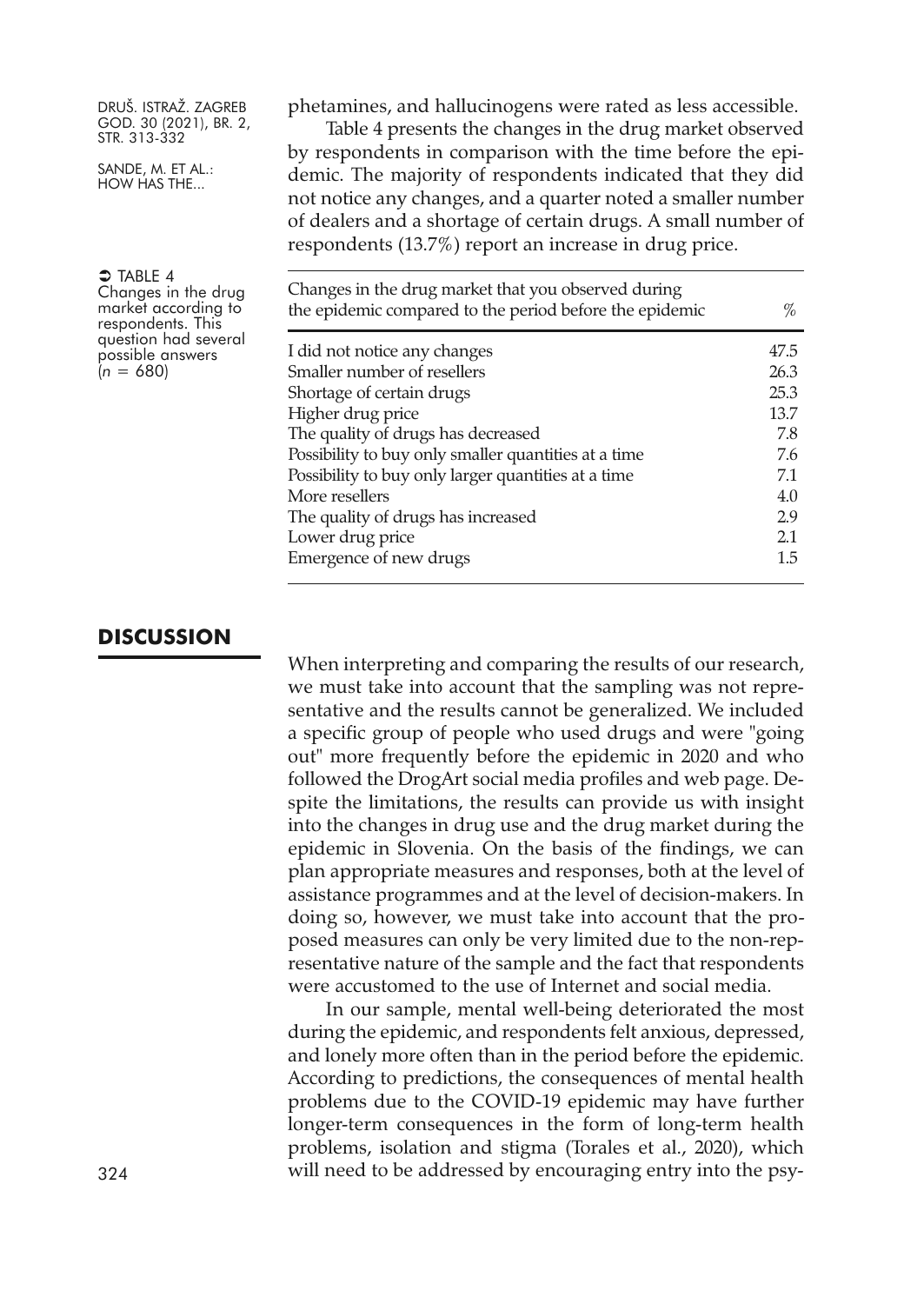SANDE, M. ET AL.: HOW HAS THE...

chosocial support network in order to mitigate the consequences of the epidemic, especially among vulnerable groups. In addition to boredom, respondents cited anxiety, depression, and feelings of alienation as reasons for their increase in drug use during the epidemic, which can be linked to the findings of previous research on the connection between anxiety and drug use (Smith & Book, 2008).

In addition to mental health issues, a quarter of respondents reported having more financial problems during the epidemic than before the epidemic. One of the findings of the study was that the epidemic had significant financial consequences for respondents at the time of its duration. In addition to financial difficulties, a tenth of the sample was waiting for work, and 5.9% became unemployed due to the epidemic. Given that our sample included mostly students, who may also have had losses due to the decline in student work, we must put these results into perspective. If we take into account only the employed people in the sample, 40.9% of them suffered financial repercussions due to waiting for work or losing their job. The government of the Republic of Slovenia attempted to mitigate some of these impacts by taking measures already during the epidemic to contain its consequences, which will probably be perceptible for a longer period of time, especially among the most vulnerable groups. Projections for economic growth in Slovenia in 2020 under a milder scenario (excluding a second wave of the epidemic) indicate a decline in economic activity<sup>4</sup> and an increase in the unemployment rate by less than one percentage point to 5.4%, which means a loss of employment for about 10,000 employees (Napovedi makroekonomskih gibanj v Sloveniji, 2020).

The use of illicit drugs and alcohol in our sample decreased during the epidemic. The reduction in illicit drug use in our sample is in line with the preliminary findings of EMCDDA (2020c) regarding drug use in the first three months of the pandemic in Europe. There is also a consistent reduction in MDMA and cocaine use associated with the closure of clubs and discos and restrictions on movement and gathering during the pandemic (EMCDDA, 2020c; Winstock et al., 2020). The frequency of use increased significantly only in marijuana, and less so in other illicit drugs and alcohol. In the latter, the frequency of use increased in slightly less than a third of respondents, which is less than the increase observed in the preliminary results of the GDS COVID-19 study (Winstock et al., 2020). The increased use of marijuana in our sample is consistent with the results of the aforementioned study (Winstock et al., 2020), where the main reasons for the increase in use were more spare time and boredom. We were not able to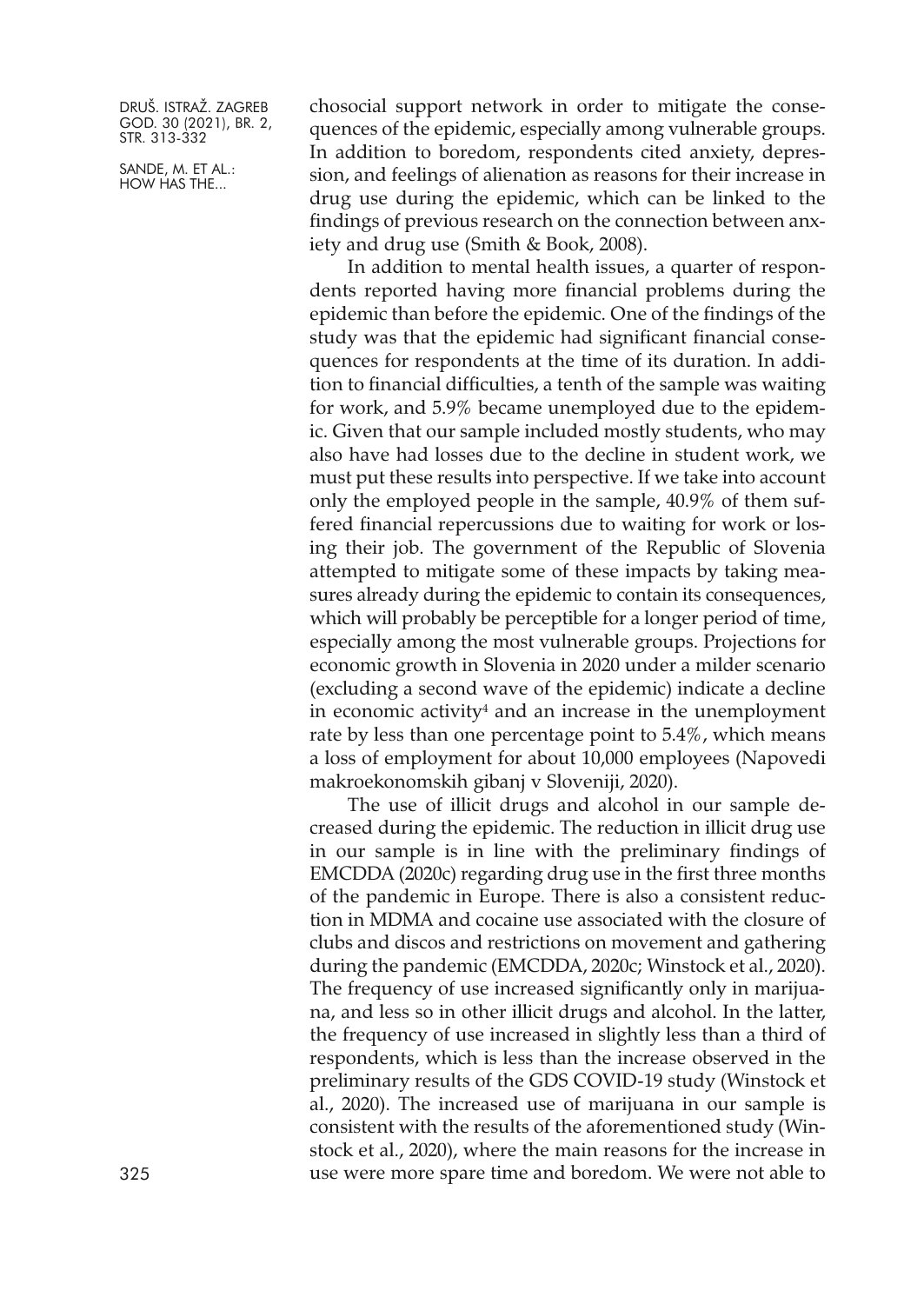SANDE, M. ET AL.: HOW HAS THE...

prove our hypothesis about the association between greater mental distress during the epidemic and greater use of illicit drugs. An association was shown only in depression and more frequent use of alcohol, and separately in the use of larger amounts of alcohol during the epidemic, which can also be linked to the findings of other studies (Rehm et al., 2003; Schuckit, 2006; Awaworyi Churchill & Farrell, 2017). The use of illegal drugs in our sample is understandably higher than in the general population, since these were young people who would often get involved in nightlife before the epidemic. Thus, the usage of the three most-used drugs was significantly higher in our sample than, for example, in the HBSC study of the general population (Jeriček Klanšček et al., 2019), where cannabis had been used by 42.4%, MDMA by 4.5% and cocaine by 4.1% of 17-year-olds (lifetime prevalence).

The relatively high use of hallucinogens and ketamine is interesting from the point of view of monitoring drug use trends in Slovenia in the period before the epidemic; the use of synthetic cathinones has been declining for some time in comparison with previous years (Sande, 2016; Sande et al., 2018). An increase in the use of hallucinogens and ketamine before the epidemics was also observed in outreach work and drug testing at the DrogArt Association. The perceived increase in the use of hallucinogens and ketamine among people who use drugs in Slovenia will need to be monitored, as the prevalence of use in the general population in the EU remains low (EMCDDA, 2019).

During the epidemic, there was a strong emphasis on general preventive measures on movement restrictions, hygiene, disinfection, physical distancing, and the use of protective masks in public places. In the sample, just under a fifth of respondents used drugs at private parties in the same group of people. A small proportion of respondents indicated that they used drugs at private parties with a variety of individuals, which, according to the EMCDDA recommendations associated with the COVID-19 epidemic, may pose an increased risk of transmission (EMCDDA, 2020a). The majority of respondents in the sample followed recommendations when using drugs or chose ways where the chances of transmitting infections were lower.

During the epidemic, users followed general recommendations for reducing the risks of drug use. It is encouraging that only a small proportion of users did not follow any of the listed harm reduction recommendations, which indicates that the target group is relatively well informed. Just under a quarter also followed individual COVID-19-specific harm reduc-326 tion recommendations. This means that they disinfected their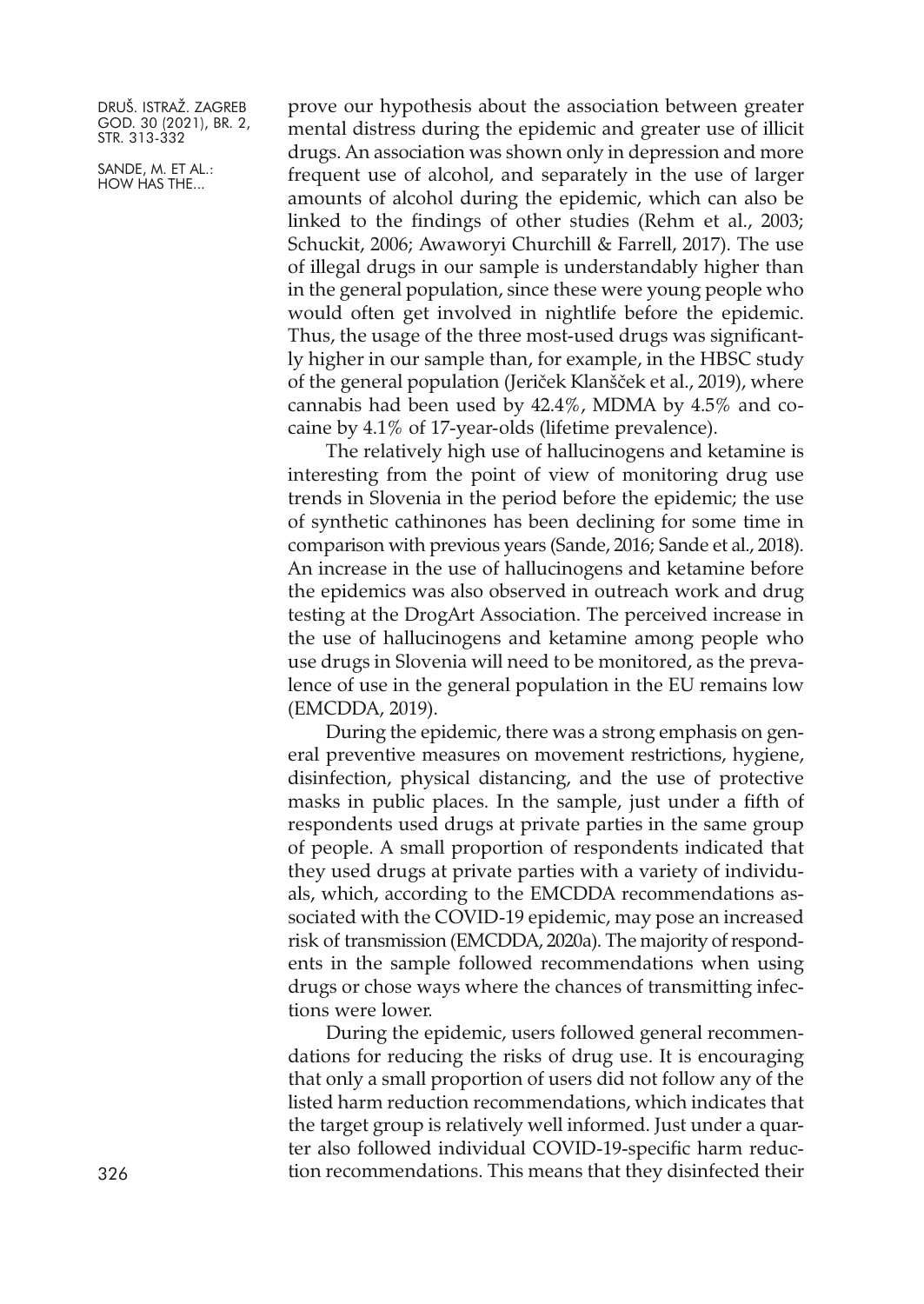SANDE, M. ET AL.: HOW HAS THE...

hands before handling drugs, did not share rolls of tobacco or marijuana with others, and used their own clean sniffing utensils. Specific recommendations on reducing the risks associated with drug use during the epidemic were available as a translation and adaptation of the EMCDDA recommendations on the NIJZ website (Drev et al., 2020) and through the social networks of the DrogArt Association, and the general instructions in relation to the epidemic were prepared by the NIJZ (Koronavirus ..., 2020). Nearly half of the respondents did not receive information on drug harm reduction during the epidemic from any source, and just over a fifth received information via the internet and via DrogArt channels, indicating the importance and relatively good reach of the web channels in informing the target group during the epidemic. Such access to information is all the more important because the epidemic has limited people's access to health and social care institutions, which has consequently been reflected in the estimation of more difficult access to support by the respondents.

According to the findings of our research, the epidemic has also had consequences on the drug market in Slovenia. Due to restrictions on movement, fewer people obtained drugs through acquaintances and dealers, and the "home delivery" of drugs by dealers did not change in our sample. The majority of the respondents did not notice any changes in the drug market during the epidemic, and a rise in drug prices was reported by a tenth of the users. A quarter of the respondents cited a smaller number of dealers and a shortage of certain drugs on the market among the changes observed in the drug market during the epidemic. Findings regarding the shortage of certain drugs can be linked to the findings in the UNODC report (Me et al., 2020), while the quality of drugs in Slovenia has decreased only according to a small number of the respondents. The EMCDDA report on the impact of the epidemic on the EU drug market (EMCDDA and Europol, 2020a) states that the impact of online channels on drug purchase and delivery increased during the epidemic, which cannot be confirmed in Slovenia according to the results of our research, since the internet/darknet remains a marginal source of drug access even during the epidemic. The perceived decline in drug purchases through various sources coincides with reduced drug use during the epidemic in our sample. Drug availability has declined slightly for marijuana and cocaine, the two most commonly used drugs in the sample, according to reports from some other EU member states (EMCDDA and Europol, 2020a).

According to the preliminary findings of the EMCDDA study (2020b), the availability of drug services in the EU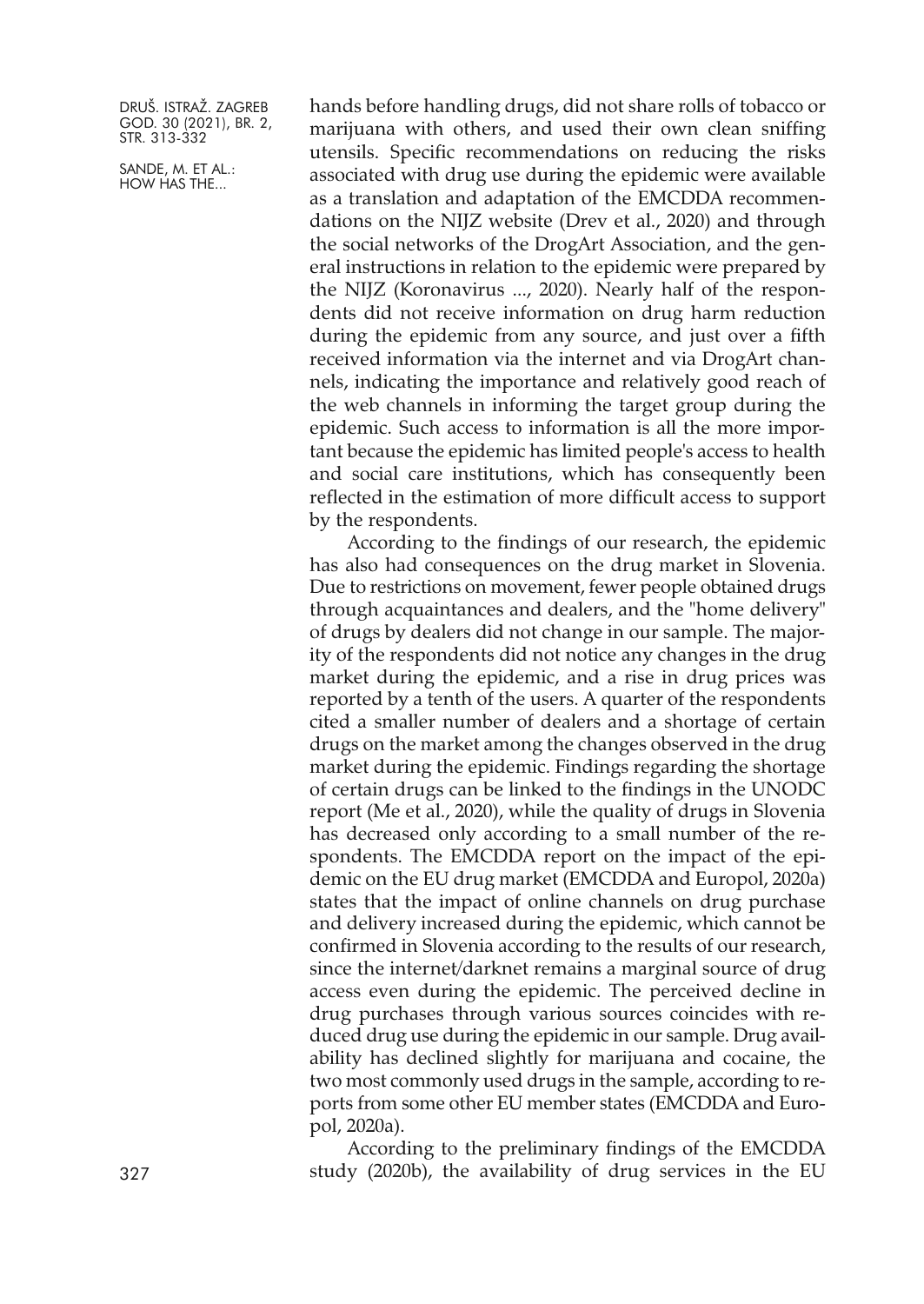SANDE, M. ET AL.: HOW HAS THE...

decreased during the first two months of the pandemic, which applies to both therapeutic and harm reduction programmes. The lower accessibility can also be confirmed with regard to the data obtained from our sample of users, which indicated the lower availability of sources of support during the epidemic in Slovenia. Medical institutions, non-governmental organizations and social work centres were less accessible.

What can we learn from the preliminary findings of the described research and our research before the end of the pandemic with the SARS-CoV-2 virus or a similar virus? The results suggest that restrictions on movement and quarantine affected people's increased mental distress, and the sources of support were less accessible or inaccessible. Therefore, it is important to implement adaptations to the programmes which, in accordance with the EMCDDA report (EMCDDA, 2020b), already use mobile or online platforms to communicate with users, reducing the issues of restricting personal contacts. During the epidemic, the DrogArt Association also successfully switched to online interventions to ensure contact and increase the scope of counselling and therapeutic work online due to the interruption of nightlife and contact with our users in the day centre and in the day outreach work. Taking into account the information we have shared through online channels may indicate the effectiveness of online interventions. The transition to online interventions could also be successful because the users of our organization were more accustomed to the use of Internet and social media. Some other organizations working with young people have also successfully adapted to the situation, offering, for example, online consultation and online day centres (e.g. the Mladi Zmaji Public Institute, Logout – Nora Institute, DIC Legebitra Association, Transakcija Institute). Among the organizations working with people who use drugs, online consulting was carried out during the epidemic by the Projekt Človek Association, while other non- -governmental organizations, due to the nature of their work and poorer digital competencies of users (e.g. Kralji ulice, Svit Koper, Stigma), carried out work in the traditional format, with adjustments and restrictions in place to prevent the spreading of the epidemic.

According to the results of the research, it will be necessary to inform users intensively about these new channels and to facilitate their access to drug and other support services during contact restrictions. Even in the event of a positive recovery from the crisis, some new online ways of helping and communicating with users could be retained and encouraged. Regardless of the way of overcoming the crisis, given the predicted long-term economic consequences, the priori-328 ties in drug services are likely to be aimed at resolving the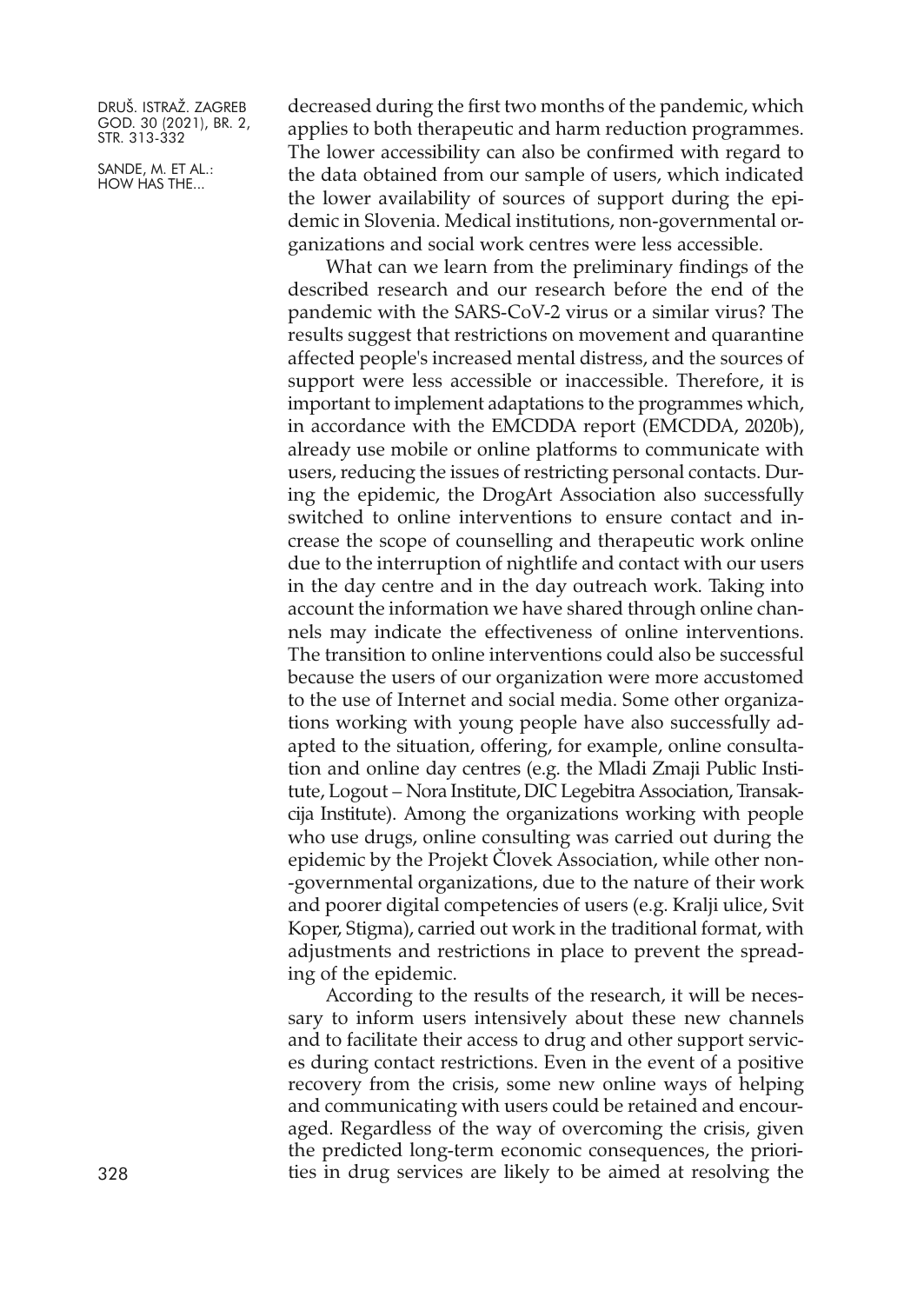SANDE, M. ET AL.: HOW HAS THE...

hardships that will be associated with exacerbated financial situations and job loss or homelessness in addition to using drugs. A special challenge will also be presented by the relaunch of nightlife and related outreach work after the epidemic. Clubs and discotheques remain closed due to the uncertain epidemiological situation, but with the changing restrictions on gatherings, parties still take place indoors. This poses a particular challenge for harm reduction programmes and the staff included in these programmes, as deteriorating conditions may require new guidelines for outreach work in environments where there is a high risk of transmission of infections. These environments will remain at a higher risk for infection transmission even with an improved epidemiological situation, so an integrated approach and cooperation between harm reduction programmes, event organizers and decision-makers to address the issue is crucial for work in this area.

# **FUNDING**

The research, part of the project "Reducing the harmful effects of club drugs among young people" no. C2711-20-708356, was funded by the Ministry of Health of the Republic of Slovenia. Funding did not affect the results of the research.

# **NOTES**

<sup>1</sup> In showing the results of how often respondents would go out, we combined the answers "often" and "very often".

<sup>2</sup> During the epidemic, DrogArt published information on reducing the risks of drug use during the epidemic on various social networks.

<sup>3</sup> The first number in parentheses represents access before the epidemic and the second during the epidemic.

<sup>4</sup> Under the central scenario, economic growth in the euro area will decline by 8.7% according to the ECB forecast.

# **REFERENCES**

Awaworyi Churchill, S., & Farrell, L. (2017). Alcohol and depression: Evidence from the 2014 health survey for England. *Drug and Alcohol Dependence, 180,* 86–92. <https://doi.org/10.1016/j.drugalcdep.2017.08.006>

Brooks, S. K., Webster, R. K., Smith, L. E., Woodland, L., Wessely, S., Greenberg, N., & Rubin, G. J. (2020). The psychological impact of quarantine and how to reduce it: Rapid review of the evidence. *The Lancet, 395*(10227), 912–920. [https://doi.org/10.1016/S0140-6736\(20\)30460-8](https://doi.org/10.1016/S0140-6736(20)30460-8)

Drev, A., Hočevar Grom, A., Jandl, M., & Kvaternik, I. (2020). *Posledice COVID-19 za uporabnike drog in ponudnike storitev obravnave in pomoči* [*The implication of COVID-19 for people who use drugs and drug service providers*]. NIJZ.

EMCDDA – European Monitoring Centre for Drugs and Drug Addiction (2019). *European Drug Report 2019: Trends and Developments*. Publications Office of the European Union.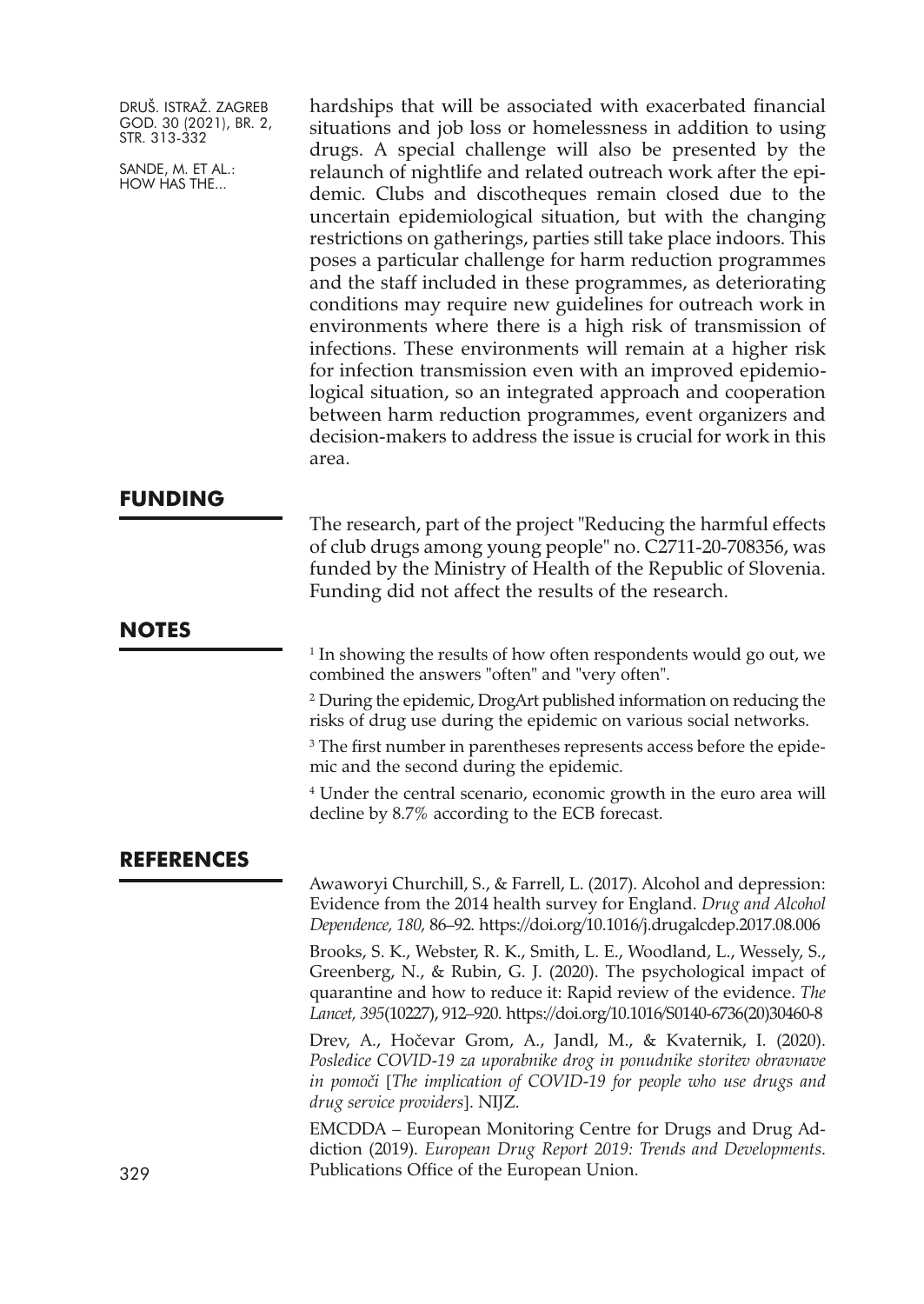SANDE, M. ET AL.: HOW HAS THE...

EMCDDA – European Monitoring Centre for Drugs and Drug Addiction (2020a). *EMCDDA update on the implications of COVID-19 for people who use drugs (PWUD) and drug service providers*. EMCDDA.

EMCDDA – European Monitoring Centre for Drugs and Drug Addiction (2020b). *EMCDDA Trendspotter briefing. Impact of COVID-19 on drug services and help-seeking in Europe*. EMCDDA.

EMCDDA – European Monitoring Centre for Drugs and Drug Addiction (2020c). *Impact of COVID-19 on patterns of drug use and drug- -related harms in Europe*. Publications Office of the European Union.

EMCDDA – European Monitoring Centre for Drugs and Drug Addiction and Europol (2020). *EU drug markets: Impact of COVID-19.* Publications Office of the European Union.

Jeriček Klanšček, H., Roškar, M., Drev, A., Pucelj, V., Koprivnkar, H., Zupanič, T., & Korošec, A. (2019). *Z zdravjem povezana vedenja v šolskem obdobju med mladostniki v Sloveniji. Izsledki mednarodne raziskave HBSC, 2018* [*Health behaviour of adolescents in Slovenia. Results of the HBSC International Survey, 2018.*] Nacionalni inštitut za javno zdravje.

Kim, S., & Park, T. (2019). Acute and chronic effects of cocaine on cardiovascular health. *International Journal of Molecular Sciences, 20*(3), 584. <https://doi.org/10.3390/ijms20030584>

*Koronavirus (SARS-CoV-2) – ključne informacije* [*Coronavirus (SARS-CoV- -2) – basicinformation*](2020). <https://www.nijz.si/sl/koronavirus-2019-ncov>

Me, A., Zeiler, I., & Garcia Yi, J. (2020). *COVID-19 and the drug supply chain: From production and trafficking to use*. UNODC Research and Trend Analysis Branch.

Mitchell, C. A., Pitt, A., Hulin, J., Lawson, R., Ashby, F., Appelqvist, I., & Delaney, B. (2016). Respiratory health screening for opiate misusers in a specialist community clinic: A mixed-methods pilot study, with integrated staff and service user feedback. *BMJ Open, 6*(10), e012823. <https://doi.org/10.1136/bmjopen-2016-012823>

*Napovedi makroekonomskih gibanj v Sloveniji* [*Forecasts of the macroeconomic developments in the Republic of Slovenia*] (2020). Banka Slovenije, Ljubljana. [https://bankaslovenije.blob.core.windows.net/publication](https://bankaslovenije.blob.core.windows.net/publication-files/napovedi-makroekonomskih-gibanj-junij-2020.pdf)[files/napovedi-makroekonomskih-gibanj-junij-2020.pdf](https://bankaslovenije.blob.core.windows.net/publication-files/napovedi-makroekonomskih-gibanj-junij-2020.pdf)

Nicola, M., Alsafi, Z., Sohrabi, C., Kerwan, A., Al-Jabir, A., Iosifidis, C., Agha, M., & Agha, R. (2020). The socio-economic implications of the coronavirus and COVID-19 pandemic: A review. *International Journal of Surgery, 78*, 185–193. <https://doi.org/10.1016/j.ijsu.2020.04.018>

Odlok o začasni splošni prepovedi gibanja in zbiranja ljudi na javnih krajih, površinah in mestih v Republiki Sloveniji ter prepovedi gibanja izven občin [Ordinance on the temporary general prohibition of movement and public gathering in public places and areas in the Republic of Slovenia and the prohibition of movement outside the municipality] (2020). *Uradni list RS, št. 52*/20 (10. 4. 2020). [http://www.](http://www.pisrs.si/Pis.web/pregledPredpisa?id=ODLO2049) [pisrs.si/Pis.web/pregledPredpisa?id=ODLO2049](http://www.pisrs.si/Pis.web/pregledPredpisa?id=ODLO2049)

Oosterhoff, B., Palmer, C. A., Wilson, J., & Shook, N. (2020). Adolescents' motivations to engage in social distancing during the COVID-19 pandemic: Associations with mental and social health. *Journal of Adolescent Health, 67*(2), 179–185. [https://doi.org/10.1016/j.jadohealth.2020.](https://doi.org/10.1016/j.jadohealth.2020.05.004) 330 [05.004](https://doi.org/10.1016/j.jadohealth.2020.05.004)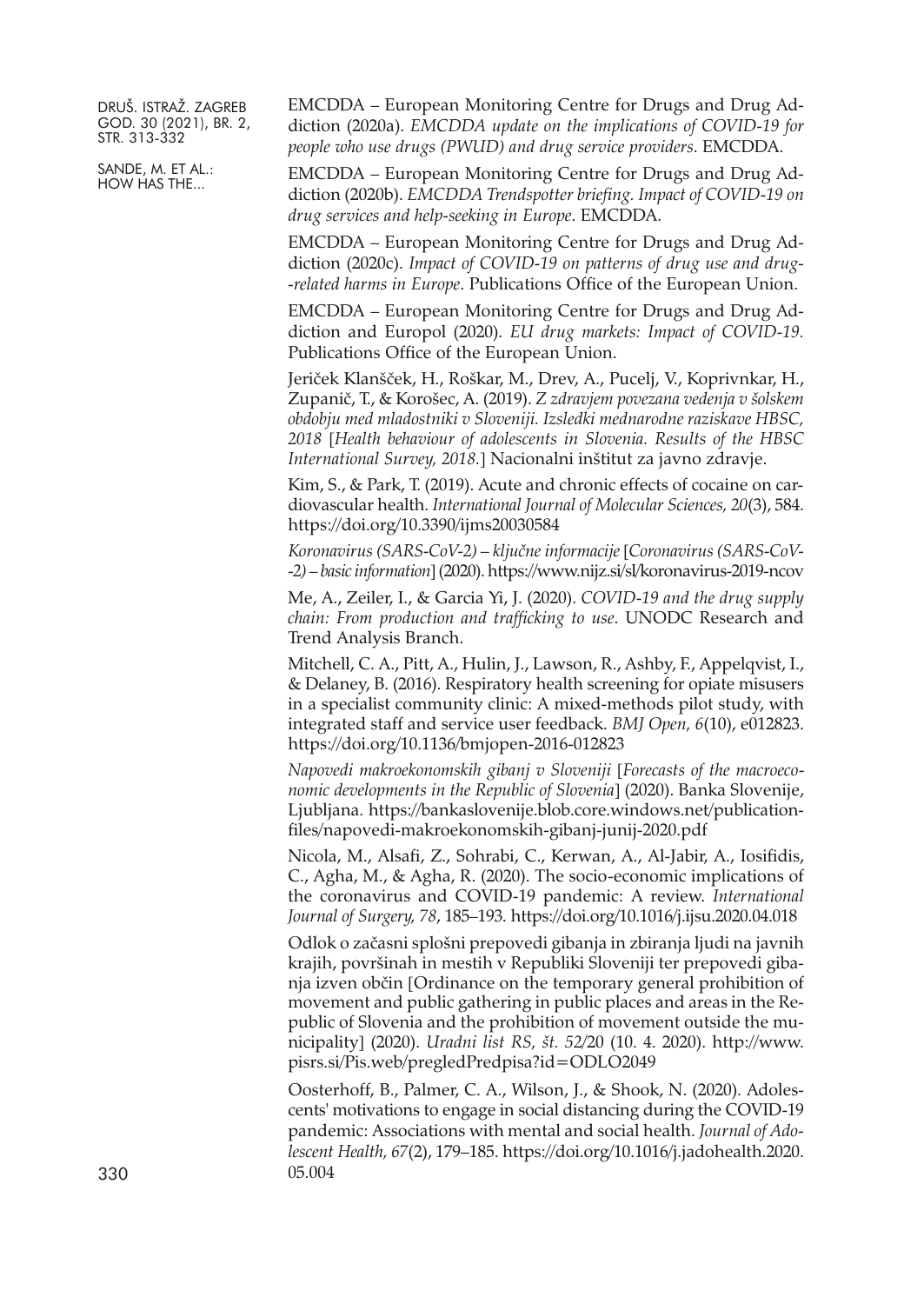SANDE, M. ET AL.: HOW HAS THE...

Palmer, F., Jaffray, M., Moffat, M. A., Matheson, C., McLernon, D. J., Coutts, A., & Haughney, J. (2012). Prevalence of common chronic respiratory diseases in drug misusers: A cohort study. *Primary Care Respiratory Journal, 21*(4), 377–383. <https://doi.org/10.4104/pcrj.2012.00069>

Rehm, J., Room, R., Graham, K., Monteiro, M., Gmel, G., & Sempos, C. T. (2003). The relationship of average volume of alcohol consumption and patterns of drinking to burden of disease: An overview. *Addiction, 98*(9), 1209–1228. [https://doi.org/10.1046/j.1360-0443.2003.](https://doi.org/10.1046/j.1360-0443.2003.00467.x) [00467.x](https://doi.org/10.1046/j.1360-0443.2003.00467.x)

Remuzzi, A., & Remuzzi, G. (2020). COVID-19 and Italy: What next? *The Lancet, 395*(10231), 1225–1228. [https://doi.org/10.1016/S0140-6736](https://doi.org/10.1016/S0140-6736(20)30627-9) [\(20\)30627-9](https://doi.org/10.1016/S0140-6736(20)30627-9)

Richter, K. P., Ahluwalia, H. K., Mosier, M. C., Nazir, N., & Ahluwalia, J. S. (2002). A population-based study of cigarette smoking among illicit drug users in the United States.*Addiction, 97*(7), 861–869. [https://doi.](https://doi.org/10.1046/j.1360-0443.2002.00162.x) [org/10.1046/j.1360-0443.2002.00162.x](https://doi.org/10.1046/j.1360-0443.2002.00162.x)

Sande, M. (2016). Characteristics of the use of 3-MMC and other new psychoactive drugs in Slovenia, and the perceived problems experienced by users. *International Journal of Drug Policy, 27,* 65–73. [https://doi.](https://doi.org/10.1016/j.drugpo.2015.03.005) [org/10.1016/j.drugpo.2015.03.005](https://doi.org/10.1016/j.drugpo.2015.03.005)

Sande, M. (2020). Sex and nightlife: Risky sexual behavior and young people's attitude toward STIs. *American Journal of Sexuality Education, 15*(3), 357–370. <https://doi.org/10.1080/15546128.2020.1796867>

Sande, M., Paš, M., Nahtigal, K., & Šabić, S. (2018). Patterns of NPS use and risk reduction in Slovenia. *Substance Use & Misuse, 53*(9), 1424–1432. <https://doi.org/10.1080/10826084.2017.1411366>

Schuckit, M. A. (2006). Comorbidity between substance use disorders and psychiatric conditions. *Addiction, 101*(Suppl 1), 76–88. [https://doi.](https://doi.org/10.1111/j.1360-0443.2006.01592.x) [org/10.1111/j.1360-0443.2006.01592.x](https://doi.org/10.1111/j.1360-0443.2006.01592.x)

Sinha, R. (2008). Chronic stress, drug use, and vulnerability to addiction. *Annals of the New York Academy of Sciences, 1141*(1), 105–130. [https://doi.](https://doi.org/10.1196/annals.1441.030) [org/10.1196/annals.1441.030](https://doi.org/10.1196/annals.1441.030)

Smith, J. P., & Book, S. W. (2008). Anxiety and substance use disorders: A review. *Psychiatric Times, 25*(10), 19–23.

Thylstrup, B., Clausen, T., & Hesse, M. (2015). Cardiovascular disease among people with drug use disorders. *International Journal of Public Health, 60*(6), 659–668. <https://doi.org/10.1007/s00038-015-0698-3>

Torales, J., O'Higgins, M., Castaldelli-Maia, J. M., Ventriglio, A. (2020). The outbreak of COVID-19 coronavirus and its impact on global mental health. *International Journal of Social Psychiatry, 66*(4), 317–320. <https://doi.org/10.1177/0020764020915212>

Vulić–Prtorić, A., & Macuka, I. (2004). Stresni životni događaji i depresivnost u adolescenciji u odnosu na konzumiranje sredstava ovisnosti [Stressful life events and depression in adolescence in relation to the consumption of addictive substances]. In M. Miharija, D. Kramarić, D. Dundović, J. Šerić, D. Majić, J. Splivalo, & B. Juretić (Eds.), *Borba protiv ovisnosti – borba za zdravu obitelj* [*The fight against addiction* – *the fight for a healthy family*] (pp. 437–444). Vlada Republike Hrvatske, Ured za suzbijanje zlouporabe opojnih droga.